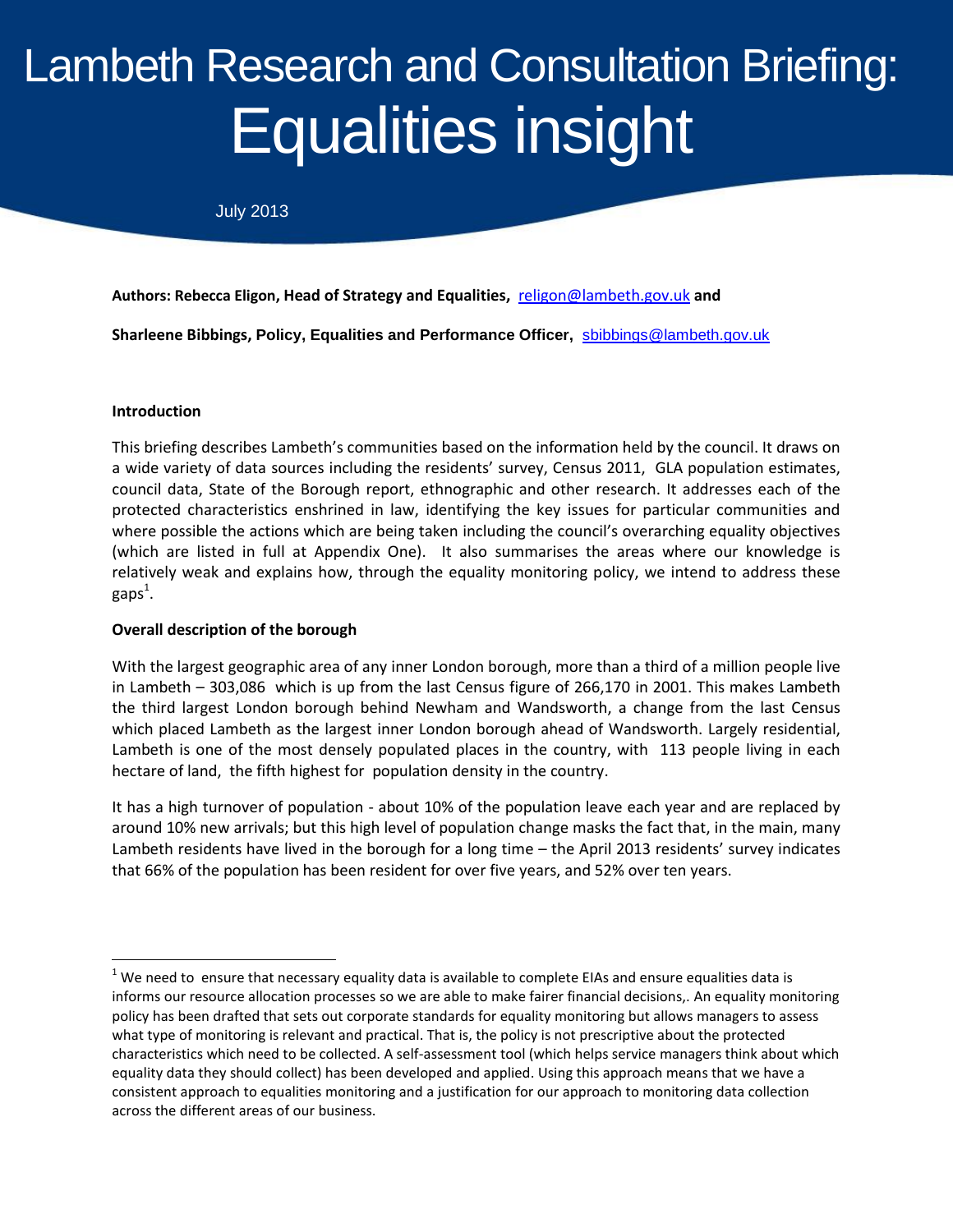The latest census data tells us that Lambeth's household composition profile is generally very similar to that of inner London . There are 130, 017 households (up from the 118,463 recorded in the last Census); this is a similar sort of increase seen in other inner London boroughs.

Lambeth has a high proportion of single person non pensioner households which represent 27.3% of all households (this is in line with the last Census), and places Lambeth 10<sup>th</sup> highest in the country for the number of single households. Lambeth also has a high proportion of lone parents with dependent children at 10.4% of households, placing Lambeth  $8^{th}$  highest in the country. In contrast, there is a low proportion of married families with children at 2.4% of the households in the borough, placing it 346 in the country. Lambeth also has a low level of co-habiting families with children at 2.8%, ranking 333.

The borough has a complex social and ethnic mix, with large African and Portuguese populations, and has been an important focus for the Caribbean population since the SS Empire Windrush arrived in 1948. As well as short term international visitors, there are also many young, qualified migrants who work for a short time before returning home (who are often in the UK on two year working holiday visas). For example, one in seven of all National Insurance numbers allocated to non-UK residents in Lambeth between 2002 and 2010 was to someone from Australia, New Zealand or South Africa, and a further one in eight was from Poland. More up to date figures released by the DWP show the number of National Insurance (NI) registrations to adult overseas nationals entering the UK, by country of origin in 20011/12. While people from Poland remain relatively high, the  $4<sup>th</sup>$  highest, the highest proportion come from Spain and Italy. Below are the top 5 countries of origin in terms of NI registrations in 2011/12:

| Country of origin | <b>Numbers</b> |
|-------------------|----------------|
| Spain             | 1,370          |
| Italy             | 1,090          |
| Portugal          | 870            |
| Poland            | 790            |
| France            | 750            |

**Table 1: top 5 countries of origin for NI registrations in 2011/12**

The 2011 Census continues the story of the borough as a highly diverse community, confirming also that Lambeth is still a destination for overseas immigration. The proportion of Lambeth residents with passports from these areas - European Union, European but non European Union, Republic of Ireland, Africa, North America, Caribbean, Central America and Antarctica and Oceania - all rank in the top 10% of the country, and we rank first for the proportion of South American passport holders in the country.

Set against this, in line with other inner London boroughs, Lambeth is in the bottom 10% in the country of people with English only identity and Lambeth is ranked 6th lowest in the country for household members who all have the same ethnic group. Lambeth also ranks 13th highest in the country for having no people in a household age over 16 with English as a main language and 20th for having no people of any age. Lambeth has the 15th lowest proportion of residents that were born in the UK in the country.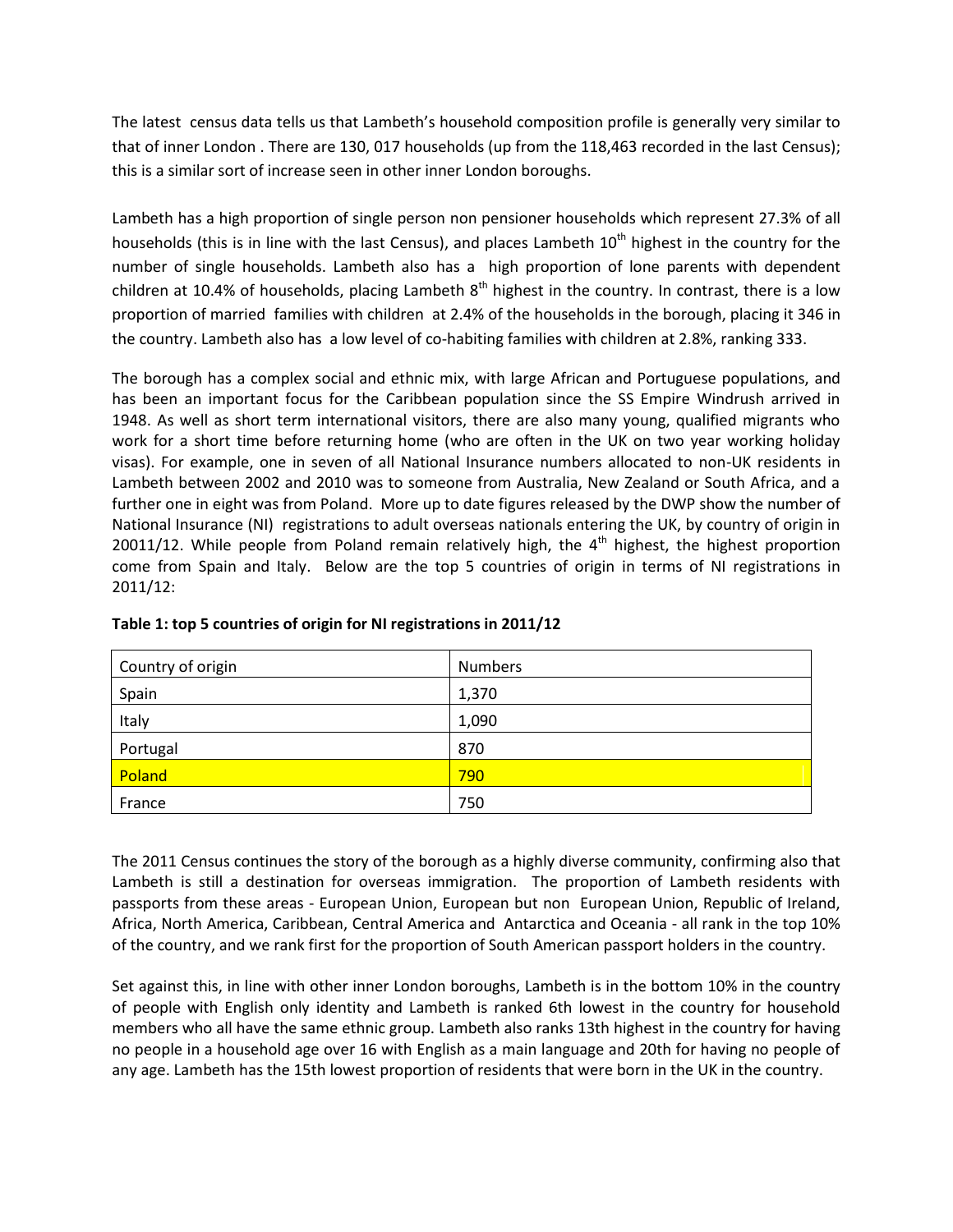#### **Gender**

The 2011 Census confirms the roughly equal gender split in the borough, with men accounting for 49.8% and women 50.2%. This split is in line with inner London and national figures. Women and men are equally concerned about crime and are equally likely to have experienced crime in the borough, although boys are more likely to have experienced bullying and work is continuing to be undertaken to work with schools to address the issue.

Women, on average, are higher users of council services (including council housing, housing benefit, services for children and young people like adventure playgrounds and one o clock clubs), reflecting the fact that they are more likely to be single parents than men.

Women are less positive about council performance, are more likely to feel that their personal financial situation has deteriorated and cuts in local public services have had an effect on them, although they are just as likely as men to feel the council provides value for money and feel informed about the council.

**Single parent families:** Lambeth has the 8<sup>th</sup> highest proportion of lone parents 10.4% (13, 559 residents). This is down from 14, 234 lone parents with dependent children in 2001, at that time representing 12% of household types. Lambeth ranks 13th nationally for the number of female lone parents; 93% of lone parents in the borough are female the same as inner London (93%). There are 952 male lone parents, compared to 12,560 female lone parents. The number of female lone parents not in employment is 44%, placing Lambeth 30th highest in the country. In terms of employment patterns for lone parents in Lambeth, these are slightly better than inner London(47.3% of lone parent are not in employment compared with the inner London average at 50.2% ).

Significant modelling has been undertaken by the GLA and Shelter which shows that single parents with more than two children are likely to be most detrimentally affected by welfare reform and this is a key area being picked up by the council.

**Violence Against Women and Girls:** Across the partnership much excellent work has been undertaken through the nationally recognised Multi-Agency Risk Assessment Conference (MARAC) including the award winning 'know the difference' communications campaign, and the GAIA centre leading the partnership to achieve all stretch targets in the area. Lambeth has also been identified as an area of national best practice by Coordinated Action Against Domestic Abuse. The borough's commitment to addressing issues of violence against women and girls culminated in the publication of the first partnership VAWG strategy which was supported by detailed qualitative research with survivors of violence in the borough (to read the full insight report visit www.lambeth.gov.uk/equalitiesresearch). However, we recognise that there is still a lack of reliable data in this area. The actual extent of domestic and sexual violence is not fully known as the reported police incidents do not represent the actual number of incidents. The current estimates are presented overleaf (taken from the VAWG strategy) and work is underway to both lobby central government to change the way some incidences are recorded as well as more locally to encourage reporting based on the insight gained through research.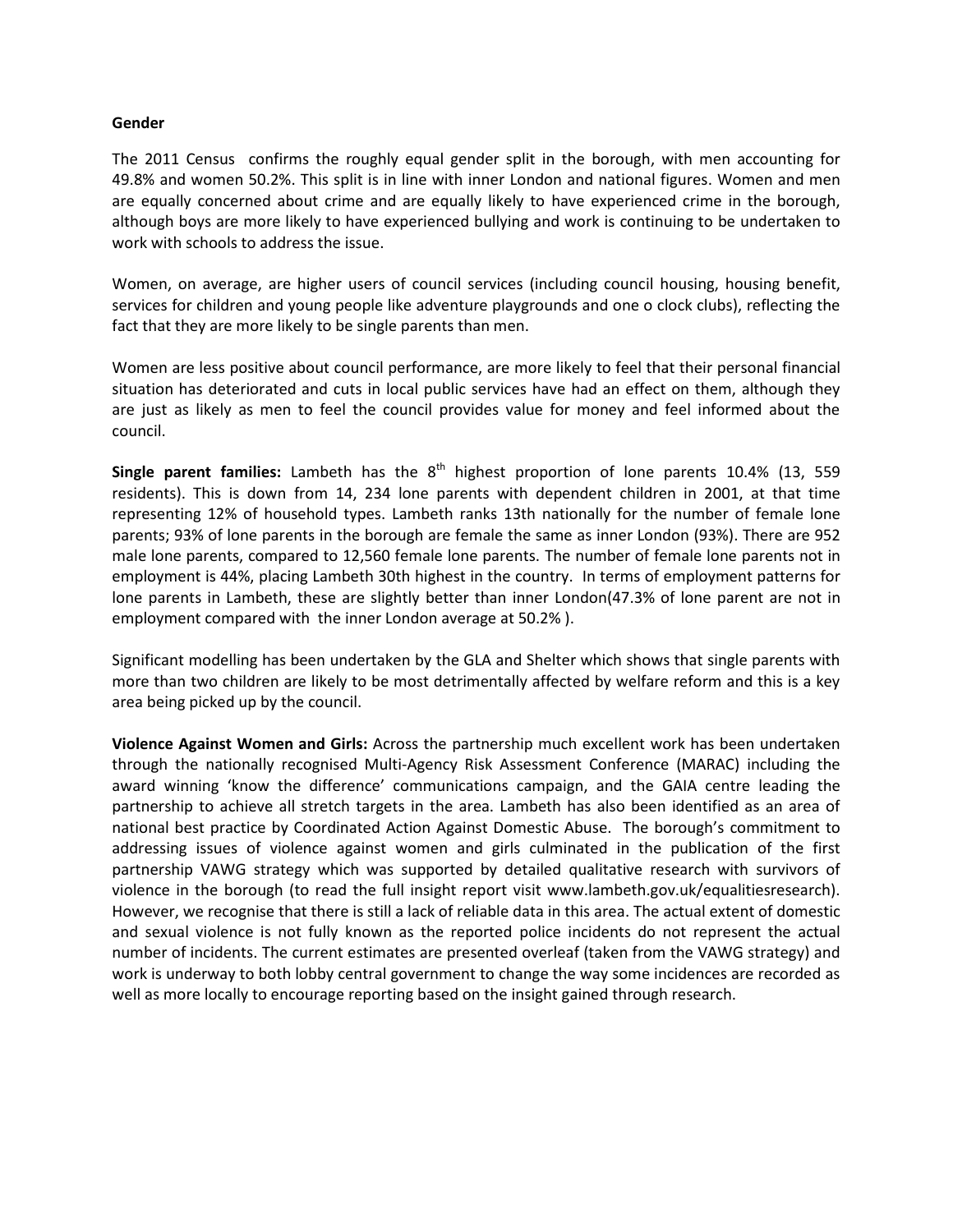# **Table 2: Prevalence of VAWG in Lambeth**

|                                                                                         | Lambeth                                                                                                                                                                                                                                                                                                | <b>Greater London</b>                                                                        | <b>England &amp; Wales</b>                            |
|-----------------------------------------------------------------------------------------|--------------------------------------------------------------------------------------------------------------------------------------------------------------------------------------------------------------------------------------------------------------------------------------------------------|----------------------------------------------------------------------------------------------|-------------------------------------------------------|
| <b>Domestic violence</b>                                                                | crimes<br>reported<br>1,902<br>to<br>Police June 12-May 13[1]                                                                                                                                                                                                                                          | 49,236 crimes reported<br>to Police June 12-May<br>13[2]                                     | 1 million (6% of<br>women) - Home Office<br>estimates |
|                                                                                         | 6,439-this is not Police<br>reported data and is an<br>estimate from the VAWG<br>ready reckoner[ii]                                                                                                                                                                                                    |                                                                                              |                                                       |
| <b>Sexual Offences</b><br>(excluding rape -<br>rape offenses<br>detailed on page<br>15) | 161 rape offences reported to<br>Police June 12-May 13<br>313 other sexual offences                                                                                                                                                                                                                    | offence<br>3,181<br>rape<br>reported to Police June<br>12-May 13<br>6,674<br>other<br>sexual | 51,488 recorded<br>(12,165 rape)i                     |
|                                                                                         | reported to Police June 12-<br><b>May 13</b>                                                                                                                                                                                                                                                           | offences reported to<br>Police June 12-May 13                                                |                                                       |
| <b>Stalking</b>                                                                         | 11,395 (10.4% of female<br>aged 16 and over) $-$ this is<br>not Police reported data<br>and is an estimate from<br>the VAWG ready<br>reckoner <sup>ii</sup><br>No Lambeth police crime<br>data available                                                                                               | 40, 208 incidents<br>37,825 crimesiii                                                        | 4.4% of women in<br>2008-09 British Crime<br>Survey   |
| Prostitution                                                                            | 150-180 <sup>iv</sup> estimates from<br>the Lambeth Prostitution<br>Group.<br>72 women actively<br>involved with Spires<br>Streetlink - the primary<br>street outreach service for<br>street based prostitutes in<br>the borough<br>Average of 17 Police Vice<br>arrests per month (May -<br>Nov 2010) | 8,000 (off-street<br>prostitution)<br>estimate <sup>v</sup>                                  | 80,000 (Home Office<br>estimate)                      |
| <b>Trafficking</b><br>(proxy) <sup>vi</sup>                                             | 4<br>No Lambeth police crime<br>data available                                                                                                                                                                                                                                                         | 712                                                                                          | 1,523                                                 |
| Honour-based<br>violence                                                                | $3^{\text{vii}}$                                                                                                                                                                                                                                                                                       | 256 (MPS data)                                                                               | No disaggregated data                                 |

<sup>&</sup>lt;sup>[1]</sup> <http://www.met.police.uk/crimefigures/>

 $\mathbf{r}$ 

[2] As above

 $\overline{\phantom{a}}$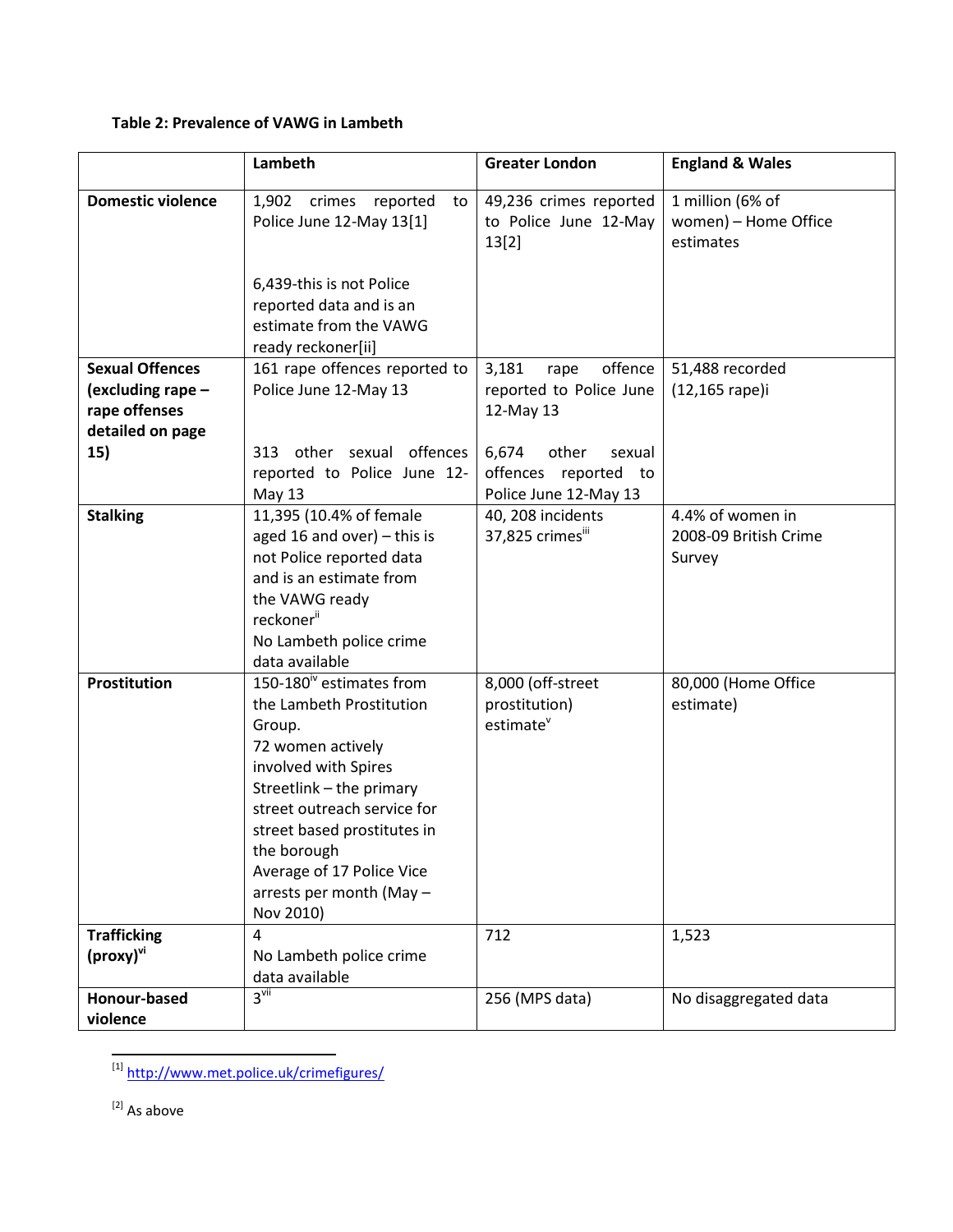| <b>Forced marriages</b> | $4^{\text{viii}}$       | 339 <sup>ix</sup>       | $1,618^x$               |
|-------------------------|-------------------------|-------------------------|-------------------------|
| <b>Female genital</b>   | $8.35%$ <sup>xi</sup>   | 5.31% <sup>xii</sup>    | $1.43%$ <sup>xiv</sup>  |
| mutilation              | No Lambeth police crime | 30 incidents            | No national police data |
|                         | data available          | 1 crime <sup>xiii</sup> |                         |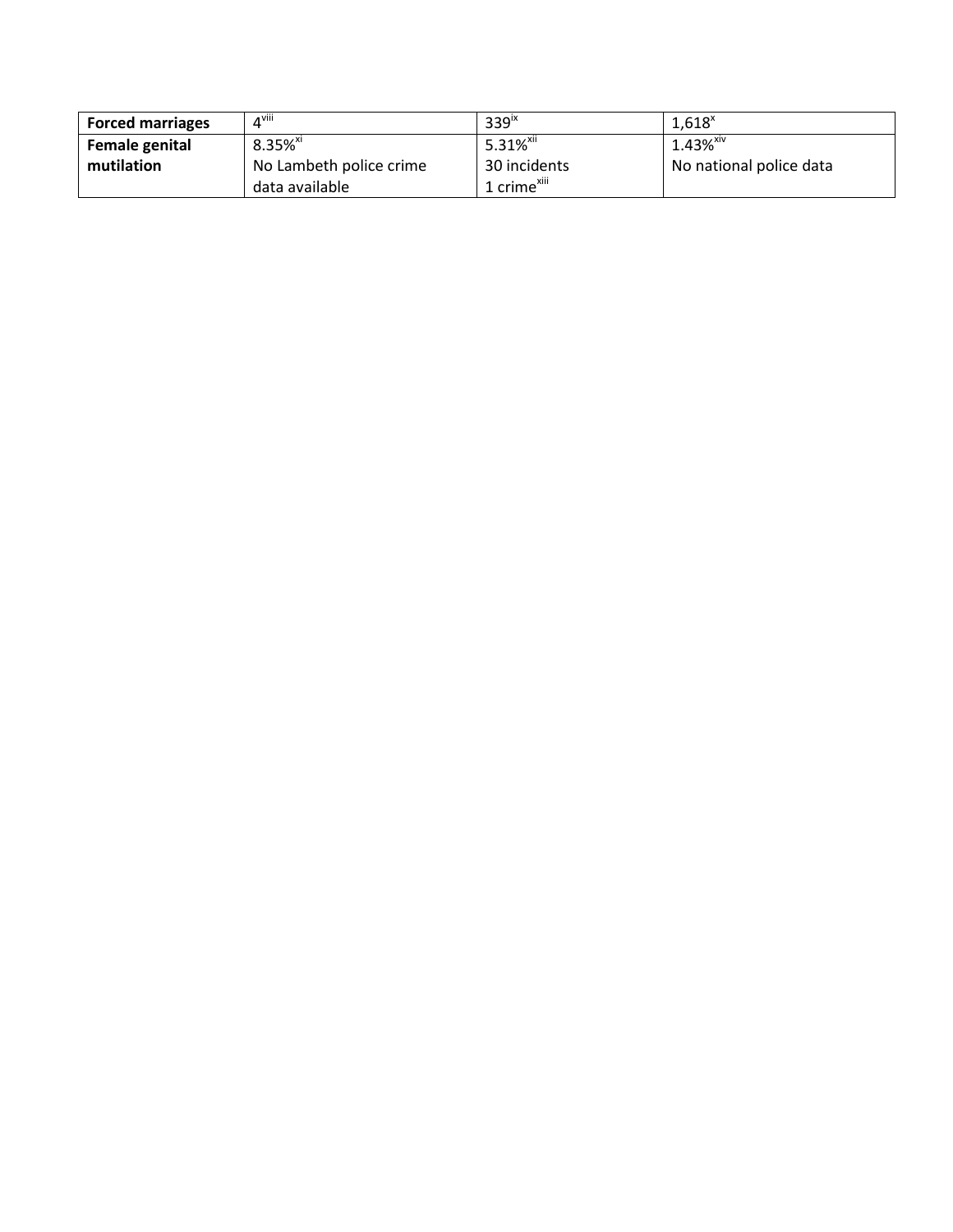# **Transgender**

Although a numerically small group, it is important that we understand, and where possible tailor our approach appropriately, to the needs of our transgender residents. It has been estimated that there are 20 transgender people per 100,000 people in UK, which suggests roughly 50-60 people in Lambeth<sup>2</sup>. There is limited local data, Lambeth Living information suggests that of 24,800 Lambeth tenants, 28  $(0.1%)$  are transgender<sup>3</sup>.

Lambeth Council in 2011 commissioned further research on gender identity to better understand the needs of transgender residents building on the nationally acclaimed research Lambeth undertook in 2006, Lambeth LGBT matters<sup>4</sup>. The 2011 ethnographic research found evidence to support many of the issues recorded in national studies including ongoing harassment and abuse, a mistrust of the police, dissatisfaction with trans-specific health services and underemployment. The study also highlights the critical importance of voluntary sector organisations in the lives of some in the trans community. However, the research does not paint a picture of a community defined by its needs and difficulties. Indeed, in the 2011 research, similar to the 2006 study, there was as much variation between the respondents as between transgender and non-transgender residents – in short the research concludes that this is not a homogeneous group.

A number of actions have been taken in response to the research including a London-wide action planning day hosted by Lambeth, awareness training delivered by trans residents to front line customer services staff, LGBT awareness training in schools, incorporating transgender into the council's equality monitoring policy, sharing the findings with the police, schools and NHS Lambeth and improving signposting to trans-specific services.

#### **Sexual orientation**

l

Recent health estimates suggest that Lambeth has one of the largest populations of men who have sex with men (MSM) in the UK. MSM accounts for up to 15% of the male population, nearly three times the London average of 5.3%<sup>5</sup>. In 2005, the Lambeth residents' survey asked a question about sexuality for the first time and found that 3% of respondents identified themselves as lesbian, gay or bi-sexual. This level has remained constant - in 2013, 4% identified themselves as lesbian, gay, bi-sexual or some other sexual orientation, although this is likely to be an under representation.

Our residents' survey shows that on average, our LGB residents are among Lambeth's most affluent, with almost half coming from social grade AB, over a half being owner occupiers and three quarters being in work. They are therefore relatively low users of many council services. There is a thriving group of LGB bars and clubs around Vauxhall which attract lesbian, gay and bisexual patrons from across the capital.

LGB residents are far more likely than the average resident to know how to report hate crime and discrimination, which is positive, especially as research shows that LGB residents are more likely to have

<sup>&</sup>lt;sup>2</sup> Gender Variance in the UK: Prevalence, Incidence, Growth and Geographic Distribution, Gender Identity Research and Education Society, 2009.

<sup>&</sup>lt;sup>3</sup> Lambeth Living Tenancies and Diversity Digest

<sup>4</sup> http://www.sigmaresearch.org.uk/files/report2006c.pdf

<sup>&</sup>lt;sup>5</sup> Men who have sex with men: estimating the size of at-risk populations in London primary care trusts, Health Protection Agency (HPA), 2010.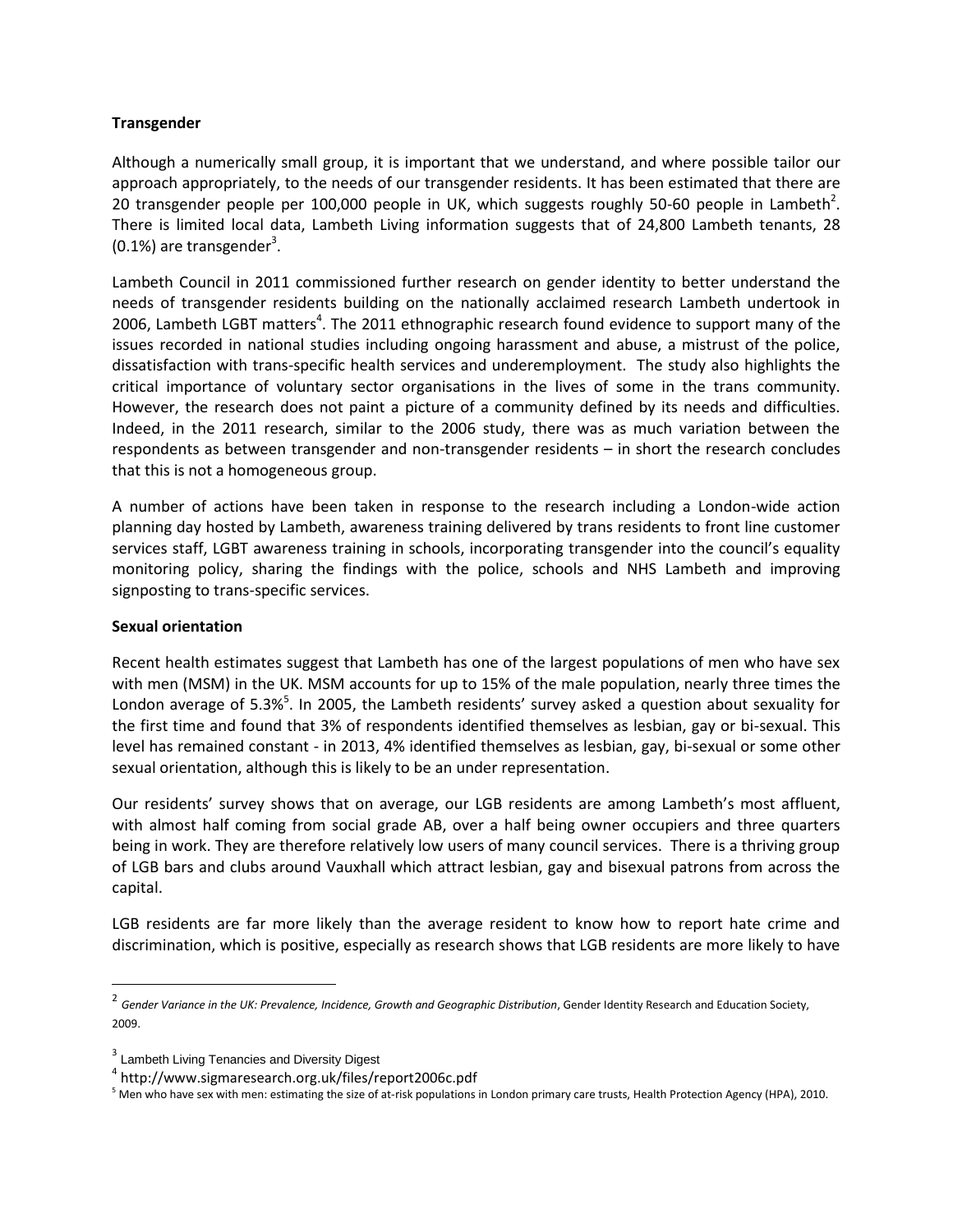seen or experienced hate crime compared to residents overall. Indeed official data from the Metropolitan police shows that in the 12 months to March 2012 there were 142 reported incidences of homophobic crime in the borough up form 103 the year before.

In addition to the residents survey we have also undertaken focus groups to explore the housing and social care support needs of older LGB residents. These found, as would be expected, a high divergence in need and that for some the current housing provision for older people was not always appropriate for older LGB residents.

In 2006 the LGBT Matters study of Lesbians, Gay men, Bisexual and Trans (LGBT) men and women who live, work and socialise in Lambeth similarly found that the needs and experiences of the LGBT population are influenced profoundly by other social factors (ethnicity/race, class, income, gender, age etc.) and, that the LGBT population is made up of a range of interlocking communities and populations. However, it did identify specific issues with tackling homophobia in schools and supporting young LGB people.

There is much reticence across the council to ask questions about sexual orientation due to its potential sensitivity. However, only 4% of local people decline to answer the question in our residents' survey, down from 17% in 2005 which suggests that residents are becoming more used to being asked about their sexual orientation and more comfortable in answering it. We are improving data collection in this area through the application of the equality monitoring policy, and specific actions are being taken to improve data collection with staff over the summer.

#### **Marriage and civil partnerships**

2011 Census data tells us that Lambeth has lower levels of married residents than comparable areas: 26.2% of our residents are married compared to 31.2% for inner London and 39.8% for London as whole. Only Islington has a higher proportion of single people than Lambeth, and only Islington has a lower proportion of married people at 24.8%.

In 2011 the Census asked the question about whether couples are part of a civil partnership for the first time. Lambeth ranks 6th highest in the country for registered same-sex civil partnerships at 0.8% or 2,060 couples (compared to 0.4% average for London and 0.7% for Inner London). According to official returns from the Lambeth register office, between 600 and 800 marriages and under 100 civil partnerships take place in the borough each year. This is in line with other similar boroughs like Southwark and Lewisham and further investigation is underway to see whether the drop in marriages for 2012 is a Lambeth specific trend or something seen in other boroughs as well.

The Lambeth register officer believe it is likely that these figures are an underestimate as some establishments are not timely in returning marriage and civil partnership statistics to the council. The Register office is undertaking work to explore how best to encourage marriage and civil partnership returns to be completed through the equality monitoring policy.

|                    | 2009 | 2010      | 2011 | ר וחר<br>ZUIZ   |
|--------------------|------|-----------|------|-----------------|
| Marriages          | 635  | ᄀᆮᅌ<br>эŏ | 641  | 47 <sup>°</sup> |
| Civil Partnerships | 92   | 86        | 79   | 90              |

#### **Table 3: Marriage and civil partnership data**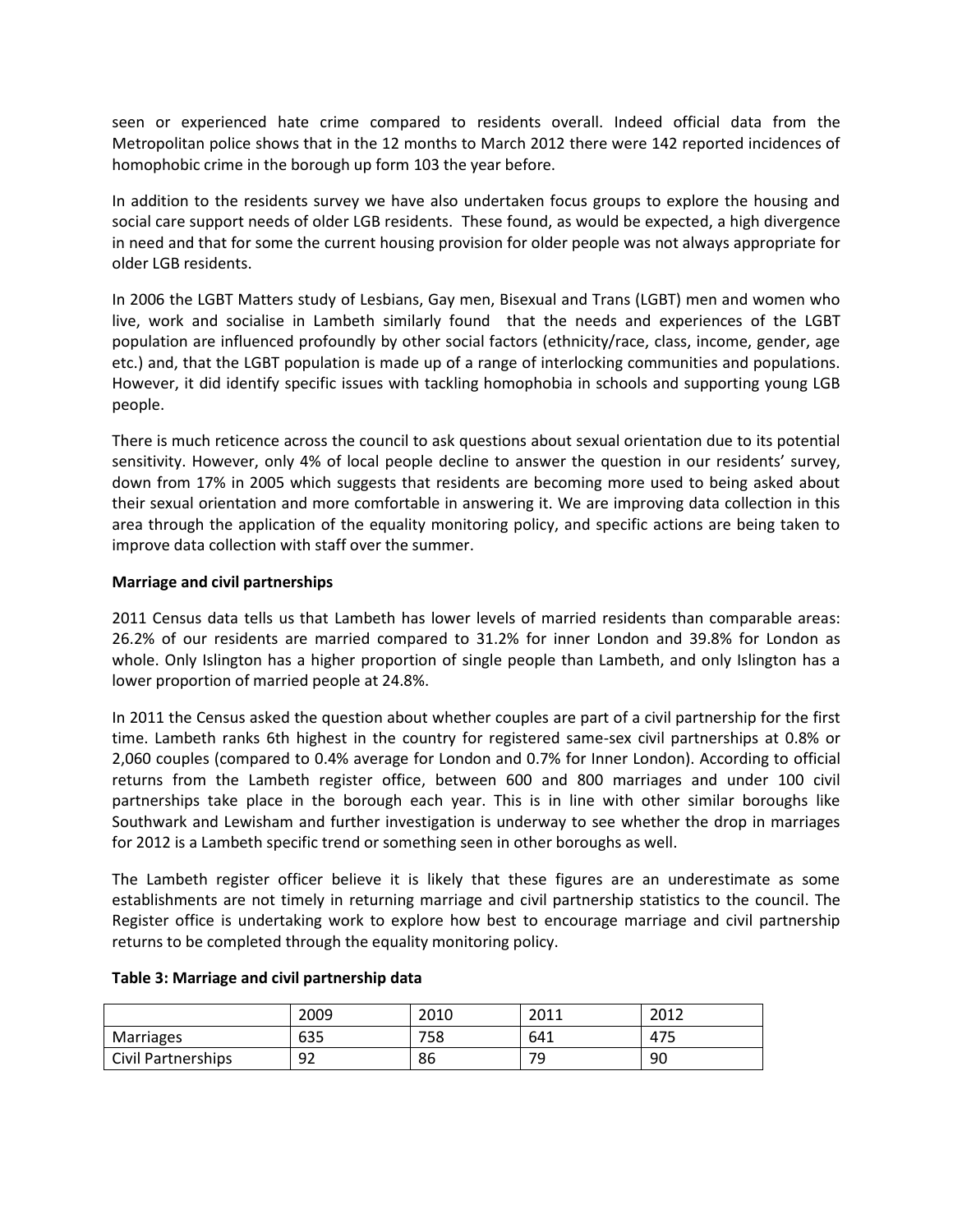# **Age**

Lambeth's age distribution is largely similar to other inner London boroughs and the borough has a young age profile. t is worth noting that this is because there are many working age people, rather than large numbers of children and teenagers (0-19 year olds represent 21.7% of the population and 51.8% of residents are aged 20-44 years).

# Older people:

If current trends continue, Lambeth's older population (aged 60+) is projected to grow by 60% in the next 20 years (2013-33), compared to a 22% growth across the whole population.<sup>6</sup>. However, there are substantial differences between ethnic groups. For example, whilst the 60+ population is projected to grow by 43% overall, the black Caribbean 60+ population is projected to grow by 60%, from around 5,100 to 8,300 residents. This is compared to no change in the black Caribbean population overall. Similarly, the black African population is projected to grow by 16% overall, but the 60+ population is projected to increase by 164% (albeit from a smaller base line – from 2,300 to 6,000).

In line with Lambeth generally having a young age profile, 2011 Census data shows that older people make up a smaller proportion of our population (although there has been an increase in absolute terms). The number and proportion of people aged 65-84 years is 6.7% versus 7.6% for inner London. The proportion of retired people has also decreased from 7% to 5.6% between 2001 and 2011. In 2001 the proportion of 60+ adults in the borough was 12.5% and the proportion in 2011 was 10.6%. Information about the age profile of households composition also tells us a similar story: in Lambeth there is a low proportion of single person pensioner households (65+ year olds) at 7.1%, ranking Lambeth 346 compared to the rest of the countryand in contrast to 10% in 2001. Families comprised solely of pensioners have declined from 2.8% in 2001 and was 1.7% in 2011.

Women's longer life expectancy means that they outnumber men in all age categories aged over 65. In total there are around 10,000 males and 13,000 females aged 65 or over living in the borough.

Residents in Lambeth, and nationally, are living longer and this is positive news. However, an ageing population will lead to an increase in demand for adult social care services and this, coupled with significant reductions in council budgets, will hinder the council's ability to deliver its outcome around enabling more vulnerable and disadvantaged residents to live independently and as they choose. The organisation has made significant progress over the last few years in promoting personalisation and increasing the usage of personal care budgets. Through the increased use of personal budgets, more adult social care users will be able to act more independently and choose care support services that are best suited to their needs. The focus on prevention and promotion of independence will support the embedding of personalised care in Lambeth and enable the council to more successfully deliver on this corporate outcome to the benefit of all equalities groups. The council however needs to continue to support carers and enable family members to play a role in the care of their loved ones by increasing direct payments and offering courses and support to enable basic skills in care provision. Therefore one

 $\overline{\phantom{a}}$ 

<sup>6</sup> GLA 2012 Round Demographic Projections 2012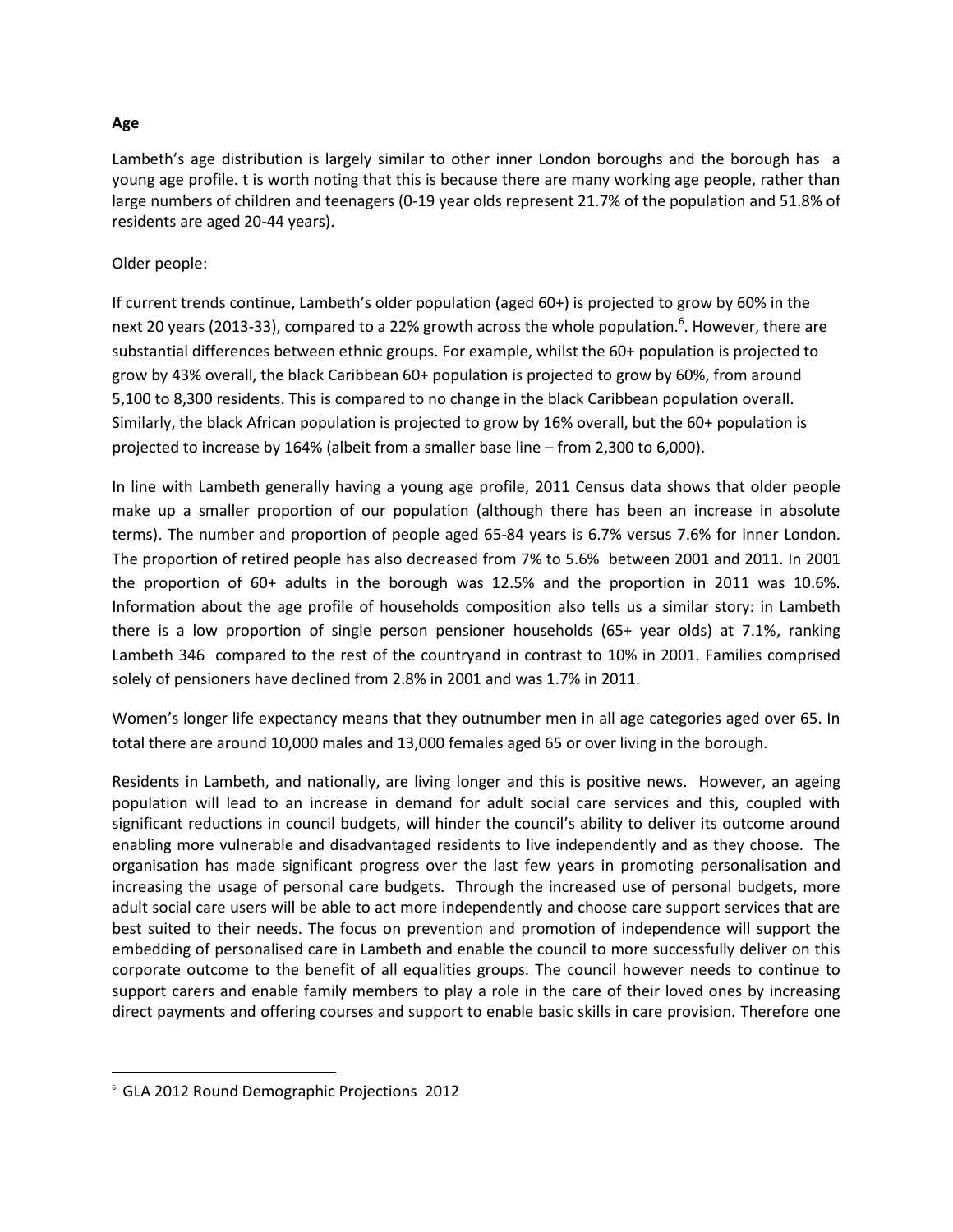of the council's equality objectives is that 'Older, disabled and vulnerable people can live independently and have control over their lives'..

Lambeth Council has been faced with long running challenges around housing for older people, principally centred on a limited choice of housing provision specifically for older people in the borough. Therefore in 2012 the Council developed an Older People's Housing Strategy to support the overarching Lambeth First Older People's Strategy. This sets out that:

- Older people in Lambeth can expect to live a full and active life during which they are healthy, independent, involved in their communities, and treated with dignity and respect.
- They can expect to feel safe and confident in their homes and their local communities.
- Older people will be able to choose from a wide range of quality health care, housing, cultural, leisure and financial services.

Linked with these aspirations it is interesting to note that older people are less likely to use the borough's cultural services such as parks and open spaces and leisure and sports facilities. They are also less likely to use librariesand are more likely to say that a lack of new books, limited choice of books, or poor access for disabled people are the reasons for this low usage.

**Younger people:** It is extremely positive that education attainment levels in the borough have increased over the years. However, the evidence shows that there continues to be disparities in attainment levels across equality groups and that young people of Portuguese or black Caribbean heritage are less likely to perform as well. Boys also continue to do less well than girls and many poorer pupils, in particular white British pupils receiving Free School Meals (FSM), and disabiled students (particularly those with a learning disability) consistently perform below the borough average. The council therefore needs to continue to provide targeted and specialist interventions to support these groups so that the gap between their attainment levels and that of their peers is further reduced. Unfortunately there is limited disaggregated data on education attainment for Children Looked After (CLA) andspecial session of the council's Corporate EIA panel is scheduled for 2013 to explore the equality issues associated with CLA and care leavers in more detail. The council has identified addressing equality issues for the children for whom we have corporate parenting responsibility as a key equality objective 'Lambeth's looked after children have improved educational, employment and youth justice outcomes and they are independent once they leave care .'

The Census tells us that the number of younger residents in the borough has declined slightly since 2001: the proportion of younger residents aged 0-15 years is 17.1%, down from 19.2% in 2001. The Census also outlines that Lambeth has a very high proportion of young working age people – it is in the top five local authority areas in the country for people aged 25-29 and 30-44 years of age. The largest age profile in percentage terms remains the 30-44 age bracket at 28.8% (a little less than the proportion in 2001 which was 29.2%) placing Lambeth 4<sup>th</sup> highest in the country for this age group. Lambeth is also ranked 5th highest for the number of 25-29 year olds at 14.2%.

There are high levels of unemployment among young people nationally. However, considering the wider economic circumstances, Lambeth's levels of young people (aged 16-19 years) not in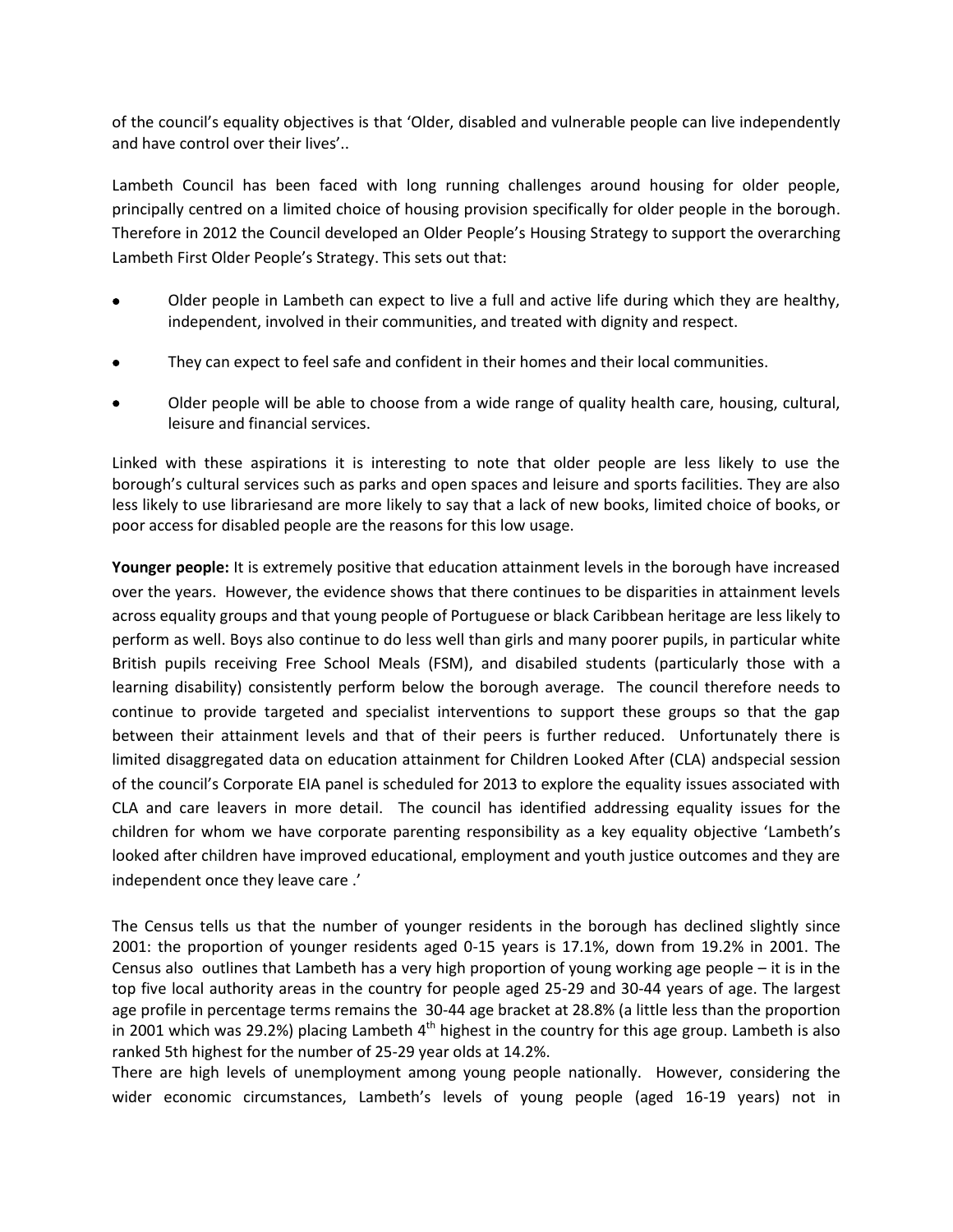employment, education or training (NEET) are among the lowest in London and significant progress has been made in this area. At the end of April 2013 the number of young people were NEET is the 4th lowest across the eight central London boroughs (Hackney, Wandsworth, Westminster, Southwark, Islington, Camden, Kensington and Chelsea). Please see the table below. However, unemployment rates among 18-24 year old residents are high and are growing and so work to support this particular group of residents into employment has been identified as a key equality objective.

|   | Borough     | Apr-13 |
|---|-------------|--------|
|   | Islington   | 9.4%   |
| 2 | Westminster | 8.6%   |
| 3 | Kensington  | 7.7%   |
| 4 | Camden      | 7.6%   |
| 5 | Lambeth     | 6.8%   |
| 6 | Hackney     | 6.3%   |
| 7 | Wandsworth  | 5.9%   |
| 8 | Southwark   | 5.6%   |

**Table 4: Proportion of young people aged 16-19 years not in education, employment or training** 

Data from the Metropolitan Police shows that a disproportionate number of young people are likely to be the victims or perpetrators of crime in the borough. Research shows that young people are less likely than adults to feel safe after dark (46% compared to 69%) and also more likely to have experienced crime. Over two in five people who are victims of most serious violent crime, which includes offences such as murder and grievous bodily harm, are aged under 19 years and a further 22% are aged 20-25 years. Younger people, aged 19-30 years, are more likely to be the victims of alcohol-related serious violent crime and almost 70% of victims of knife crime are aged under 30. Gang violence is a major problem in the borough and 65% of victims of gang related crime are aged 20 or under and the majority of offenders are aged between 15 and 29. Younger people are more likely to get involved in serious acquisitive crime (burglary, robbery, theft) and also more likely to be involved in Anti-Social Behaviour (ASB). Main drivers of these types of crimes are alcohol and drug misuse and dependency, and a lack of educational, training or employment opportunities. Targeting these drivers and focusing on multiagency working to enable prevention, intelligence-led working, active enforcement, support for education, employment and training, and family support and intervention will have a positive impact on the levels of youth offending and re-offending in the borough and this is being driven forward through our Safer Lambeth Partnership.

Despite this, in terms of their quality of life young people are largely happy and healthy. They are more likely than adults to use libraries and, reflecting this, are more likely to rate them positively. Leisure and sports facilities in the borough are used by over 42% of young people and this is reflected by two in five young people saying they take part in positive activities in the community. However, one in seven young people over the age of 14 see discrimination as an issue and besides identifying fellow young people as the sources of such discrimination, the police, staff in shops or leisure facilities, and teachers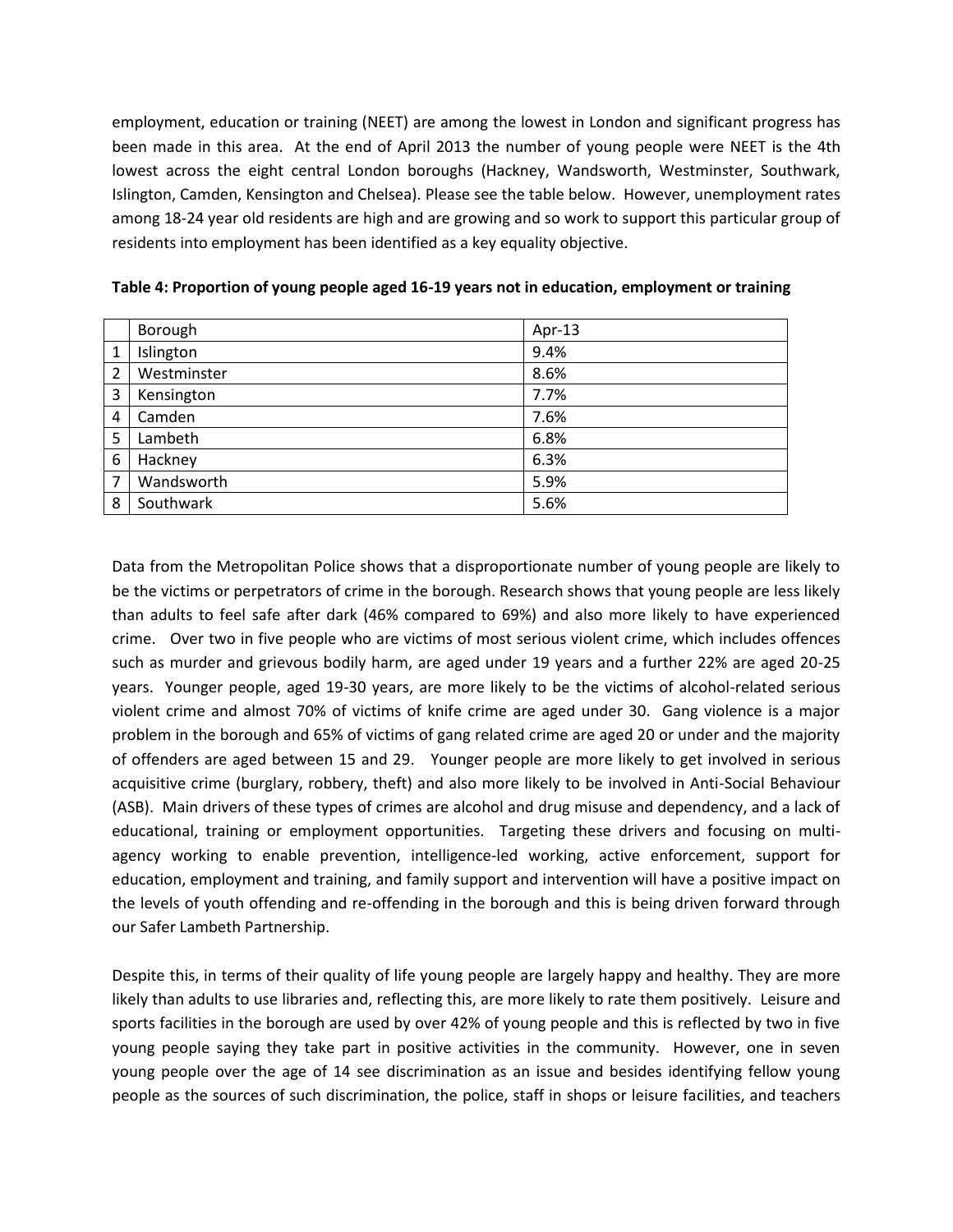and employers, have also been implicated which may suggest institutional discrimination in some cases. It is positive that most young people would tell their parents or a friend if they felt they were being discriminated against (67% and 36% respectively).

Younger residents (particularly aged 18-24) are less likely to be involved in civic participation than older residents and the council needs to develop interventions to reverse this trend. The organisation needs to build upon initiatives such as the Youth Council to encourage greater numbers of younger people to get involved in shaping services and making a positive impact in their communities.

# **Disability, health and wellbeing**

On the whole Census data gives us a positive picture of health in the borough. Lambeth is in the country's top 10% for people who say they are in very good health at 52.9%, which is in line with other inner London boroughs and likely reflects the overall younger age profile here. Within Lambeth 12.7% of the population indicated that their day-to-day activities are limited to some extent by health problems or a disability (of which 6.1% stated that their day-to-day activities are limited a lot, slightly less than inner London at 6.7%). Positively, 87.2% of Lambeth residents say their day-to-day activities are *not* limited, higher than inner London (86.4%).

6.7% of Lambeth's population are providing some level of unpaid care. This is lower than the inner London average at 7.3%. The Census tells us the following about the level of unpaid care provided within the borough, all of which are in line with inner London:

- No unpaid care  $-93.2%$  (ranked  $2<sup>nd</sup>$  highest)
- Unpaid care 1-19 hours 4.3% (4.5% for inner London)
- Unpaid care 20-49 hours -1% (1.2% for inner London)
- Unpaid care 50+ hours 1.4% (1.6% for inner London)

There are approximately 29,200 people of working age who are disabled. Of these, around 17,000 have a moderate or severe disability in Lambeth. This represents 14.9% of the working age population, in line with the London average (15.3%). This is in line with the most recent residents' survey, which found that 16% of adults classify themselves as having a long term limiting illness or disability; 3% of young people aged 11-19 years classify themselves this way.

In August 2011, 12,690 Lambeth residents were in receipt of Disability Living Allowance, compared with 12,480 in May 2010 - no significant change. The PANSI system, produced by the Department of Health, projecting data from the Health Survey for England to a borough level suggests that there are 16,988 working age residents who have a moderate or severe physical disability in the borough, and 33,696 who have a common mental disorder.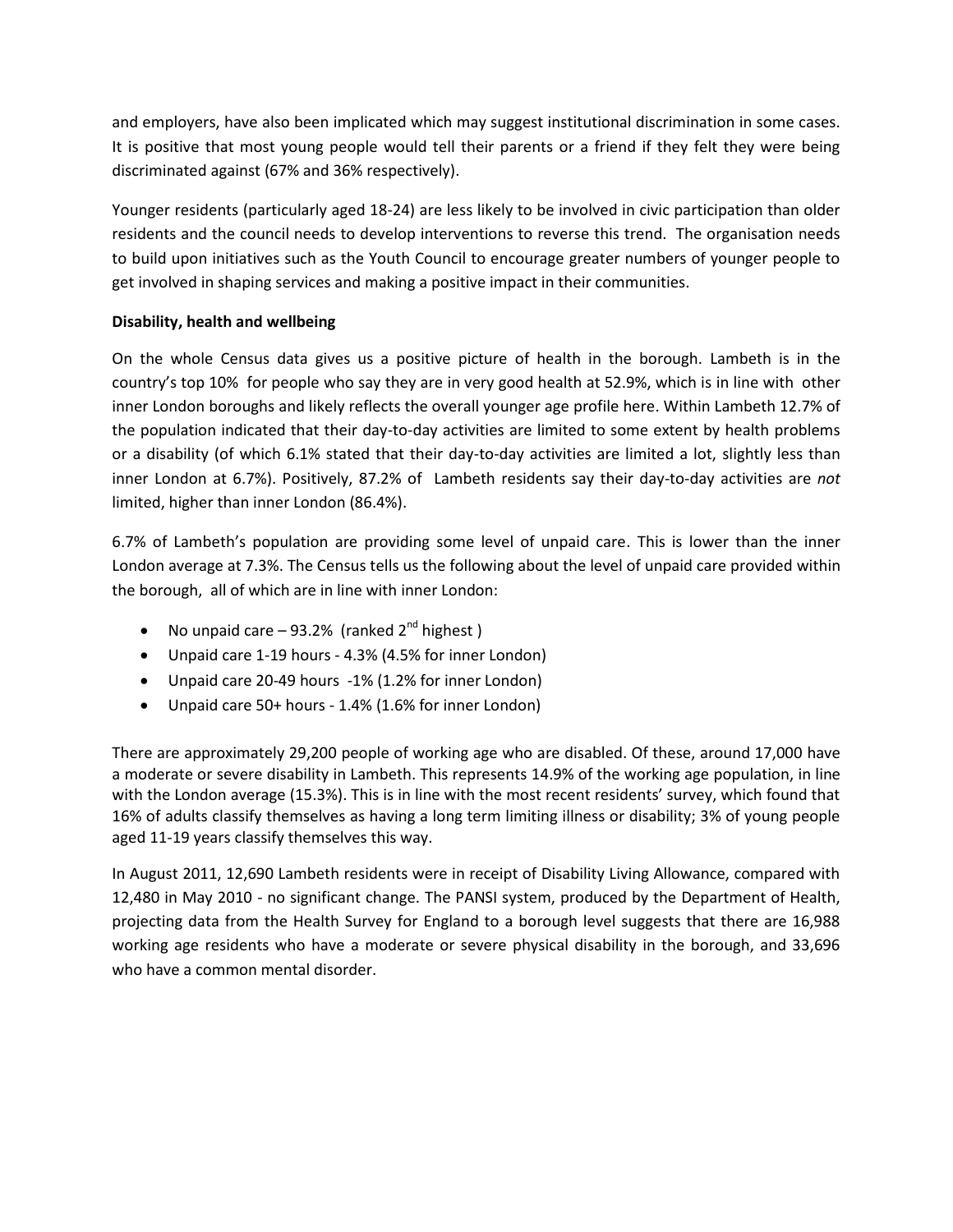#### **Table 5:** Predicted numbers of disabled people 2012

|                                                                                          | Lambeth | Lambeth | London |
|------------------------------------------------------------------------------------------|---------|---------|--------|
| Physical disabilities (18-64 years)                                                      |         |         |        |
| Moderate physical disability                                                             | 13,530  | 6.4     | 7.0    |
| Serious physical disability                                                              | 3,458   | 1.6     | 1.9    |
| Serious visual impairment,                                                               | 137     | 0.1     | 1.9    |
| Moderate or severe hearing impairment                                                    | 5,082   | 2.4     | 3.0    |
| Profound hearing impairment or deaf                                                      | 38      | 0.0     | 0.0    |
| <b>Males</b><br>with<br>physical<br>disability<br>a<br>and<br>permanently unable to work | 3,983   | 3.8     | 2.1    |
| Females<br>with<br>a physical disability<br>and<br>permanently unable to work            | 2,577   | 2.4     | 1.4    |
| <b>Mental disabilities (18-64 years)</b>                                                 |         |         |        |
| Common mental disorder                                                                   | 33,696  | 15.9    | 16.1   |
| Antisocial personality disorder                                                          | 775     | 0.4     | 0.4    |
| Psychotic disorder                                                                       | 836     | 0.4     | 0.4    |

*Source: Department of health PANSI projections*

We know that disabled residents, and those with a long term limiting illness tend to be older, more settled and less well off than residents overall. They are more likely to live in council housing, but their opinions of council housing have declined significantly since 2009/10. Disabled residents are more likely to feel their financial circumstances have got worse over the last year. This is particularly concerning given that many of the changes through Welfare Reform which are most likely to impact on our disabled residents including the replacement of the Disability Living Allowance with Personal Independence Payments which have not yet been fully implemented. Support for disabled residents is being picked up specifically through the Every Pound Counts programme, personalised budgets and micro-mutuals, and the council's work to mitigate the impact of some of the welfare reform changes.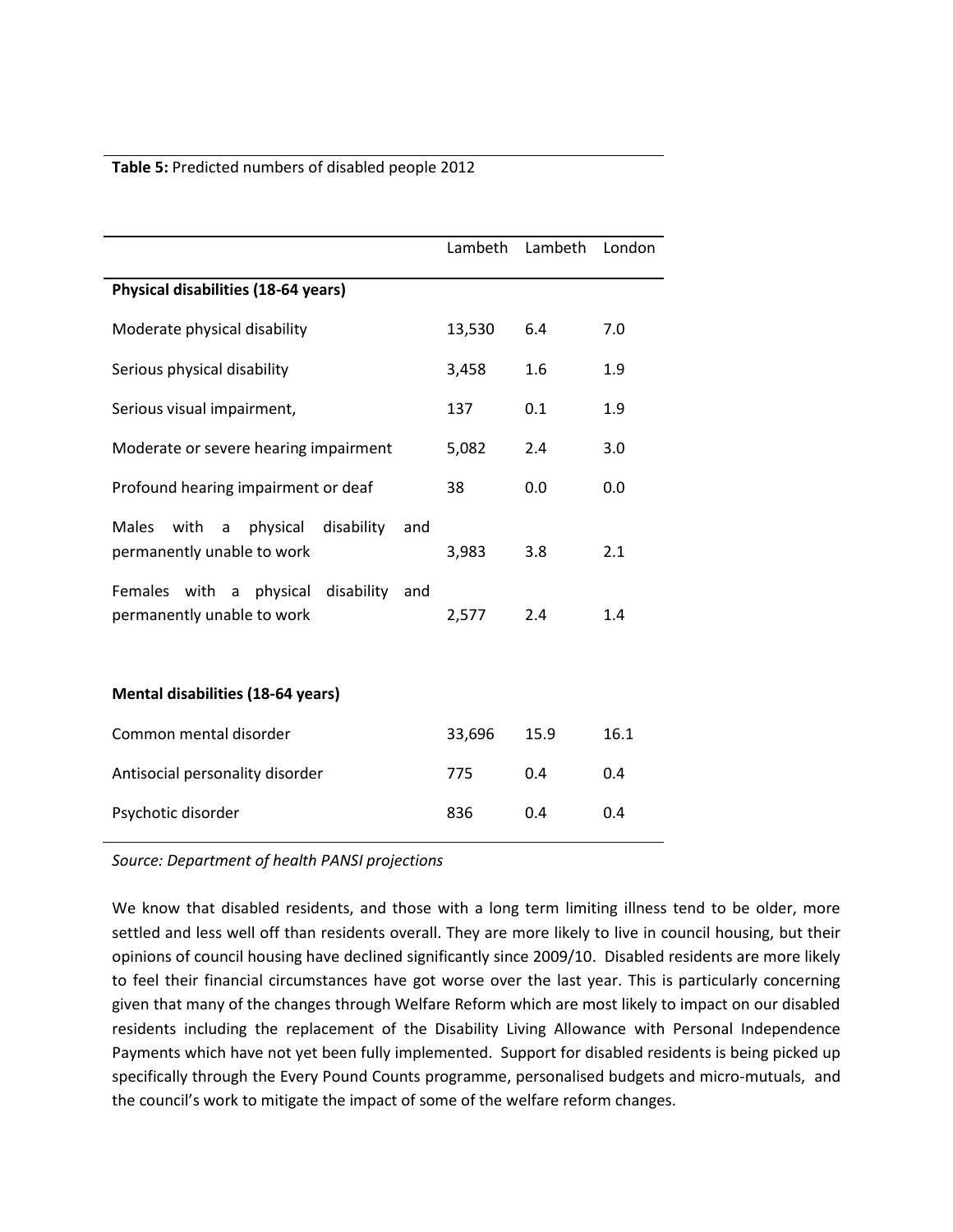Similar to older people, there is a longer term trend of disabled residents being less likely to use all cultural services. Further research was undertaken in June 2010 to explore the reasons underlying this (which included not feeling welcome and comfortable in leisure centres, poor access and lack of awareness about available discounts). Specific actions were taken to address these; however, these do not appear to have addressed the underlying problems.

Lambeth planned to develop a strategy for people with physical and sensory impairments. Following the Comprehensive Spending Review in October 2010 and the announcement of the large reductions in Government funding to local authorities the Council has decided that it will not formally publish the strategy. Some of the issues raised in the large scale and comprehensive consultation which informed the development of this draft strategy are, nevertheless, being addressed by current work projects. This includes housing for vulnerable adults, and the work of the Health and Wellbeing Board.

In addition, Lambeth employees have established an employee-led mutual called Lambeth Resource Centre based in West Norwood. This new employee led service provides day care facilities for adults aged 18 to 65 with physical and sensory disabilities. Activities provided through the Lambeth Resource Centre include opportunities for company, educational, occupational and leisure activities, outings and meals. This is in addition to the Lambeth carer's hub.

# **Faith and belief**

The range of faiths and belief systems practiced by Lambeth's residents reflects the diversity of the borough. Lambeth has the third highest proportion of people identifying their religion as Christian in inner London, behind Hammersmith and Fulham and Kensington and Chelsea. The proportion of Christians, however, has decreased since 2001 from 58.8% to 53.1% in 2011 and is less than the national average of 59.3%. The proportion of Muslim people in Lambeth has increased from 5% to 7.1% although Lambeth's Muslim population is still around half the inner London average at 14.4%. Lambeth is also in the top 10% of the country for the proportion of people who identify their religion as Buddhist at 1% up from 0.8% in 2001. We also know from the 2011 Census that 1% of the borough identifies as Hindu, 0.4% as Jewish and 0.1% as Sikh. Lambeth has the highest proportion of Rastafarians (0.1%) in the country which to equates to 316 residents. The proportion of people with no religion has increased from 21.7% to 28% which is significantly higher than the London average (20.7%).

Although all religious groups are positive about cohesion, and generally know how to report hate crime, it is important to note that in 2012 381 incidences of racial or religious hate crime were officially recorded in the borough (up from 344 in 2011).

The residents' survey finds that while there are significant differences between residents based on religion and faith in their attitudes to public services, these are likely to be affected more by the demographic characteristics of each group than their religious beliefs or other faiths.

Christian residents are more likely to be older, more settled residents, often in social housing, although there are also substantial smaller groups from, for example, Poland, Africa, South America and Portugal who are younger and less settled. Service use is likely to be driven by having children, and housing, and,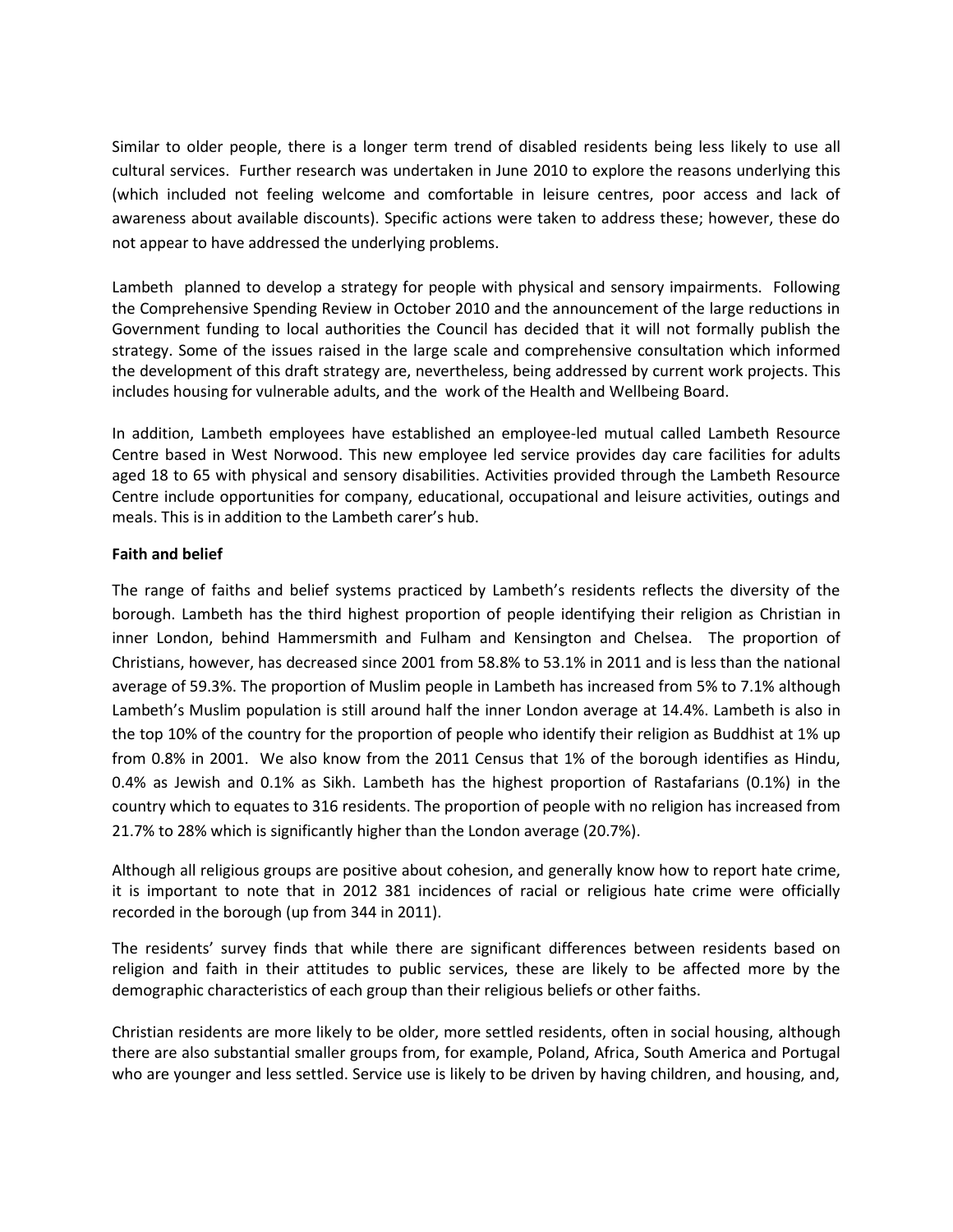as a group, they do not express strong concerns about public services, apart from often preferring to access them in person.

Overall, Lambeth's Muslim residents are likely to be younger, more ethnically diverse and less economically active than the population as a whole. They are more likely to have a main language that is not English. They are more likely to be concerned about lack of jobs and less likely to participate in any sort of community activity. They are also more likely to have community safety concerns, such as teenagers hanging around and noisy neighbours. Linked with this the council has identified an equality objective around increasing participation in community activities and decision-making by Muslim residents

Residents with no religion are more likely to be healthier, more economically active, and positive about public services. They are more likely to express concerns about lack of affordable housing, empty shops on the high street and standard of education.

# **Ethnicity**

Lambeth is an extremely ethnically diverse borough, even more so than recorded 10 years ago in the 2001 Census. It really is the world in one borough. We have the highest proportions in the country for residents who are:

- Portuguese born
- South American
- mixed race white and black African
- from multiple mixed ethnic backgrounds
- from non-Caribbean and non-African black backgrounds

Almost half of Lambeth residents (42.8% ) are from non white ethnic minority groups, in line with inner London figures (42.9%). Lambeth' s largest non-white ethnic group is black African (11.6%) which is the same percentage as recorded in the 2001 Census although at that time this community constituted the second largest ethnic group in the borough. Lambeth is ranked  $5<sup>th</sup>$  in the country overall all for the number of residents who are black African.

In 2001 the black Caribbean community represented 12.1% of the population and was ranked the largest ethnic group in the borough. In 2011 at 9.5%, the black Caribbean community has declined as a proportion overall (down from 12.1%) but it is the second largest ethnic group in the borough. Further, Lambeth has the second largest proportion of black Caribbean people in the country after Lewisham (11.2%) and Croydon (which has the third largest population at8.6%).

Lambeth has a smaller number of south Asian residents compared to other inner London boroughs only 3.3% of Lambeth residents are from south Asian backgrounds<sup>7</sup> compared to the 10.4% average for inner London boroughs.

The 2011 Census information tells us that Lambeth ranks in the lowest 10% regarding the proportion of the population that is white British. The white Irish population in Lambeth represents 2% of the whole, down from 3.3% in 2001. For the size of our white gypsy travel population we are ranked  $11<sup>th</sup>$  in the country, at 1% of the population and there is a small gypsy and traveler site providing 15 pitches in the

 $\overline{\phantom{a}}$ 

 $<sup>7</sup>$  Comprised of Indian, Pakistani and Bangladeshi</sup>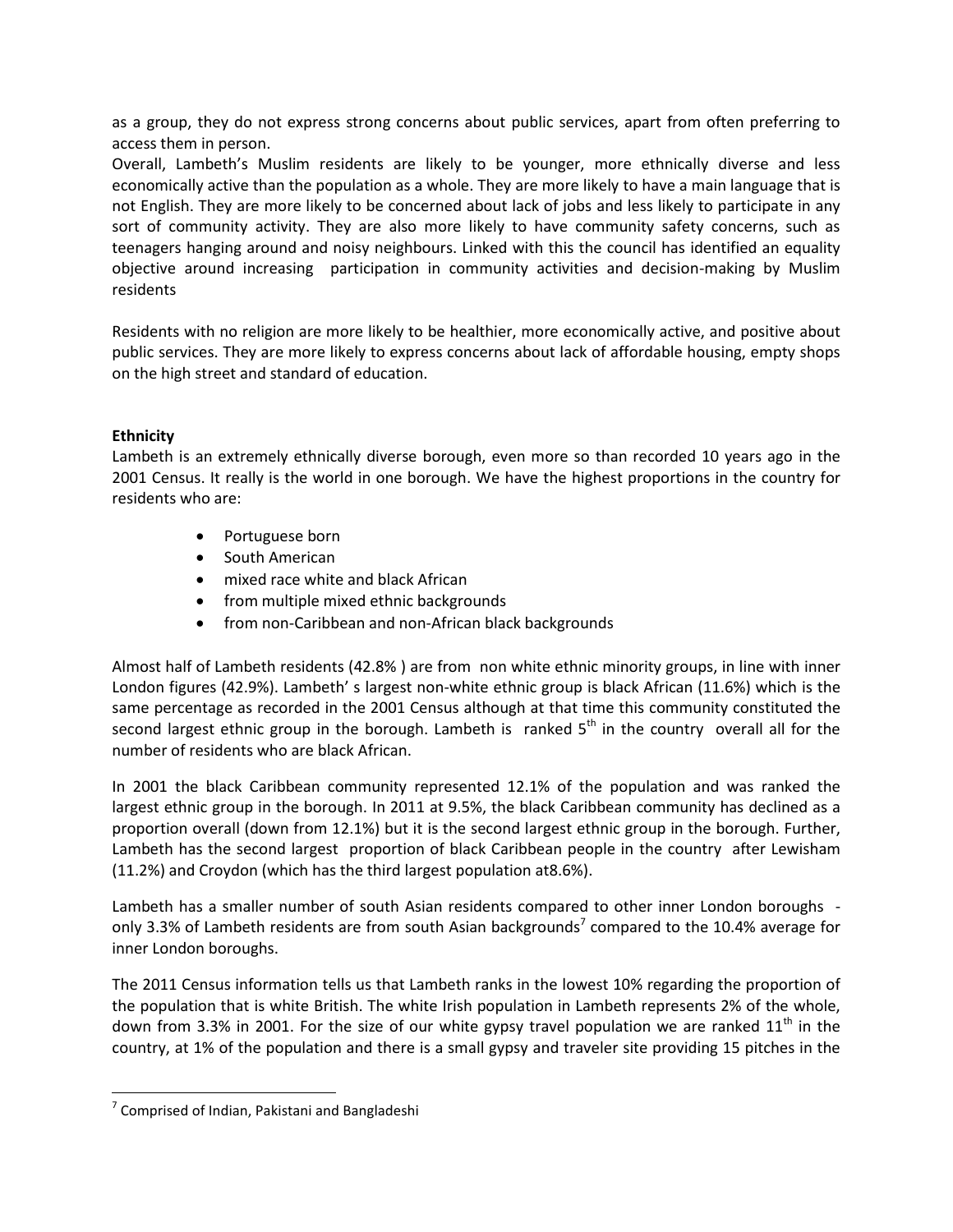south of the borough. Our white other population stands at 15.5% which also ranks Lambeth  $11<sup>th</sup>$  and represents an increase from 9.6% of the population in 2001.

Indeed, the Lambeth residents' survey suggests that only around 49% of residents consider themselves to be white British, with the remaining considering themselves to be from other white backgrounds.

Lambeth's child population is even more diverse, with 59% from ethnic minority communities compared with 37% overall and even higher numbers of ethnic minority children (non-White British) attending Lambeth's schools (81% of the pupil population is from ethnic minority backgrounds). Based on reports from schools, approximately 140 different languages are spoken by families in the borough, with the most common languages after English being Yoruba, Portuguese and Somali.<sup>8</sup> One in three primary and secondary pupils in the borough (29.8%) are not fluent in English<sup>9</sup> We also know from Census data that in 12.1% of Lambeth's households no household member has English as a main language

As is the case across inner London there are significant differences in the unemployment rates across different ethnic groups<sup>10</sup>. Black residents are overrepresented (47.4%) compared to 38%of the population as a whole, and residents of mixed ethnicity (5.7%) of working-age are much more likely to be on work-related benefits than white (30.5%) or Indian residents (3%)<sup>11</sup>. Therefore we have identified improving employment for black residents as an equality objective for the borough.

The largest group of new job-seeking immigrants between 2002 (when centralised records began) and Sept 2011 were from Poland. Over this period, 92,400 people from outside the UK were allocated new National Insurance numbers<sup>12</sup>. Half of these were from west and east Europe, 13% from Africa, 12% from Australia or New Zealand, 9% from Asia and 3% from north America, 5% from South America, 3% from Caribbean. NI numbers were allocated to people from a 152 different countries<sup>13</sup>. Registrations peaked in 2008-9, at over 11,000. In 2009-10 there was a 25% fall in the number of National Insurance registrations in Lambeth which indicates a slow down in international working age in-migration, which is not surprising in the current economic downturn. Since then the decline has continued, albeit at a slower rate (between 2011/12 and 2012/13 there was a 8% decline  $)^{14}$ 

**White British:** White British residents are on average more affluent. They feel more informed and are more likely to use library services, recycling, parks and open spaces, and leisure and recreation services. They continue to be more concerned about environmental issues in their local areas and less positive about value for money from the council, and level of council tax paid. The proportion of white British people in the borough has decreased from 49% in the 2001 Census to 39% in 2011, slightly more than the inner London average which stands at 38.4%. Lambeth is ranked in the bottom 10% in the country for people with English only identity.

 $\overline{\phantom{a}}$ <sup>8</sup> Annual pupil survey 20010.

<sup>&</sup>lt;sup>9</sup> Team around the child profiles 2009-10.

<sup>10</sup> JSA Claimants by Ethnicity Oct 10 – Sept 11

<sup>&</sup>lt;sup>11</sup> 2009 Annual Population Survey. From 2012 onwards the term "working-age" will refer to those aged 16-64 not as previously 16-59(f)/64(m).

<sup>12</sup> National insurance number registrations to adult overseas nationals entering the UK by year of registration and 2009 Local Authority / Unitary Authority.

<sup>13</sup> National Insurance Number Registrations of Overseas Nationals (Department of Work and Pensions)

<sup>14</sup> National Insurance Number Registrations of Overseas Nationals (Department of Work and Pensions)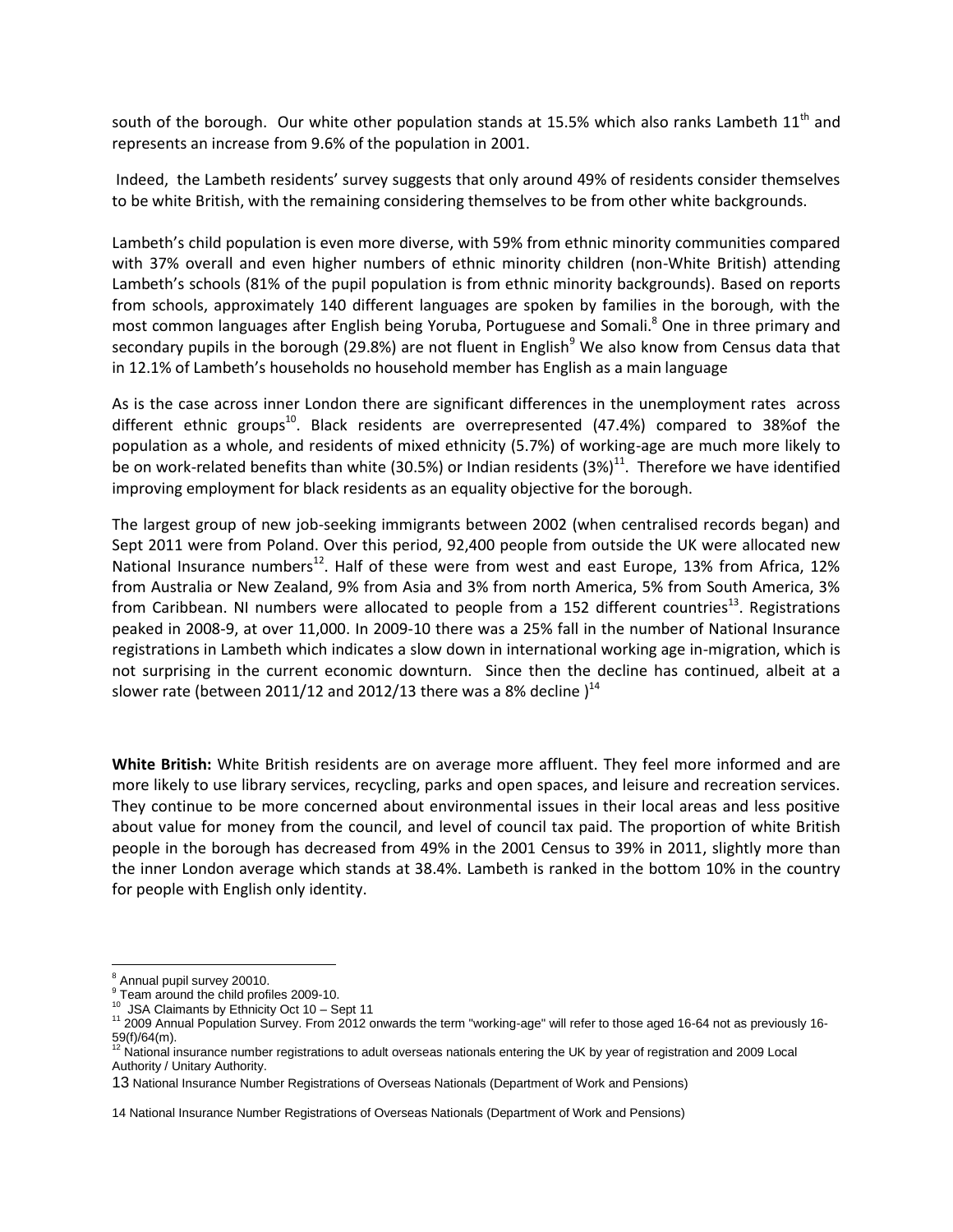**White other:** Residents who are white, but from non-British backgrounds are among the most positive, rating many aspects of counc**i**l higher than average and, there are a number of new groups within this category where we are currently starting to improve our insight including South American communities.

One of the numerically smaller groups under the 'white other category' are our Gypsy residents. Given the paucity of information about their needs ethnographic research was undertaken specifically focused on the Gypsy/traveller site at Lonesome Way on the border of Lambeth and Merton, in Streatham. The research identified substantial issues including specific health and safety improvements that were required, community safety and education issues as well as issues relating to housing management. A cross-partnership case conference was called in October 2012 and a detailed action plan was agreed and implemented with many of the issues immediately resolved (including blocked drains and guttering, street signage, lack of postboxess, unsafe outhouses, ensuring all tenants had appropriate licenses, removing fire hazards and dealing with vermin).

The Census tells us that 1.9% of Lambeth's population were born in Ireland and the borough ranks  $8<sup>th</sup>$ highest in the country for the proportion of residents born in Ireland. The proportion of Lambeth residents with Republic of Ireland passports is in the top 10% of the country.

Lambeth is also ranked 6th for those born in countries that were EU members before 2001. The proportion of Lambeth residents with passports from European Union countries is 13% which places Lambeth in the top 10%, ranked at number 7. For those residents who have European but non-European Union passports this is at 0.6% which places Lambeth at quite a high rank within the country overall at number 26.

**South and Latin American heritage**: Lambeth has the highest proportion of residents with a South American passport in the country (1.5%) and ranks  $12<sup>th</sup>$  nationally for those with central American passports which is in line with other inner London boroughs at 0.1%. Lambeth has the highest proportions in the country of residents who were born in Portugal at 2.3%, compared to inner London at 0.7% and of residents born in South America at 3% compared to 1.8% for inner London.

**Black Caribbean:** The 2011 Census tells us that Lambeth ranks 2<sup>nd</sup> in the country in terms of the size of its black British / Caribbean population ( 9.5% which is down from 12.1% as recorded in the 2001 Census). The proportion of Lambeth residents with North American and Caribbean passports is in the top 10% and Lambeth has the second highest proportion of those born in the Caribbean, behind Lewisham. Lambeth also has the highest proportion of people in the country who identify their religion as Rastafarian (number = 316).

Black Caribbean residents are the least positive about council performance on a number of measures. They are more concerned that not enough is being done for young people, a lack of jobs and rising prices and interest rates. They are also more likely to make use of health and social care services and housing benefit services and secondary education.

Since Lambeth Council started conducting research in the early 90s black Caribbean residents have been consistently less positive and to explore in more detail the reasons underlying these perceptions in 2011 18 days of detailed ethnographic research was undertaken with black Caribbean residents from a variety of different social backgrounds. The research found that there was a greater use of housing and social services among some of the less affluent black Caribbean residents involved in the research, leading to shared community discourses around poor delivery. There were higher expectations among some black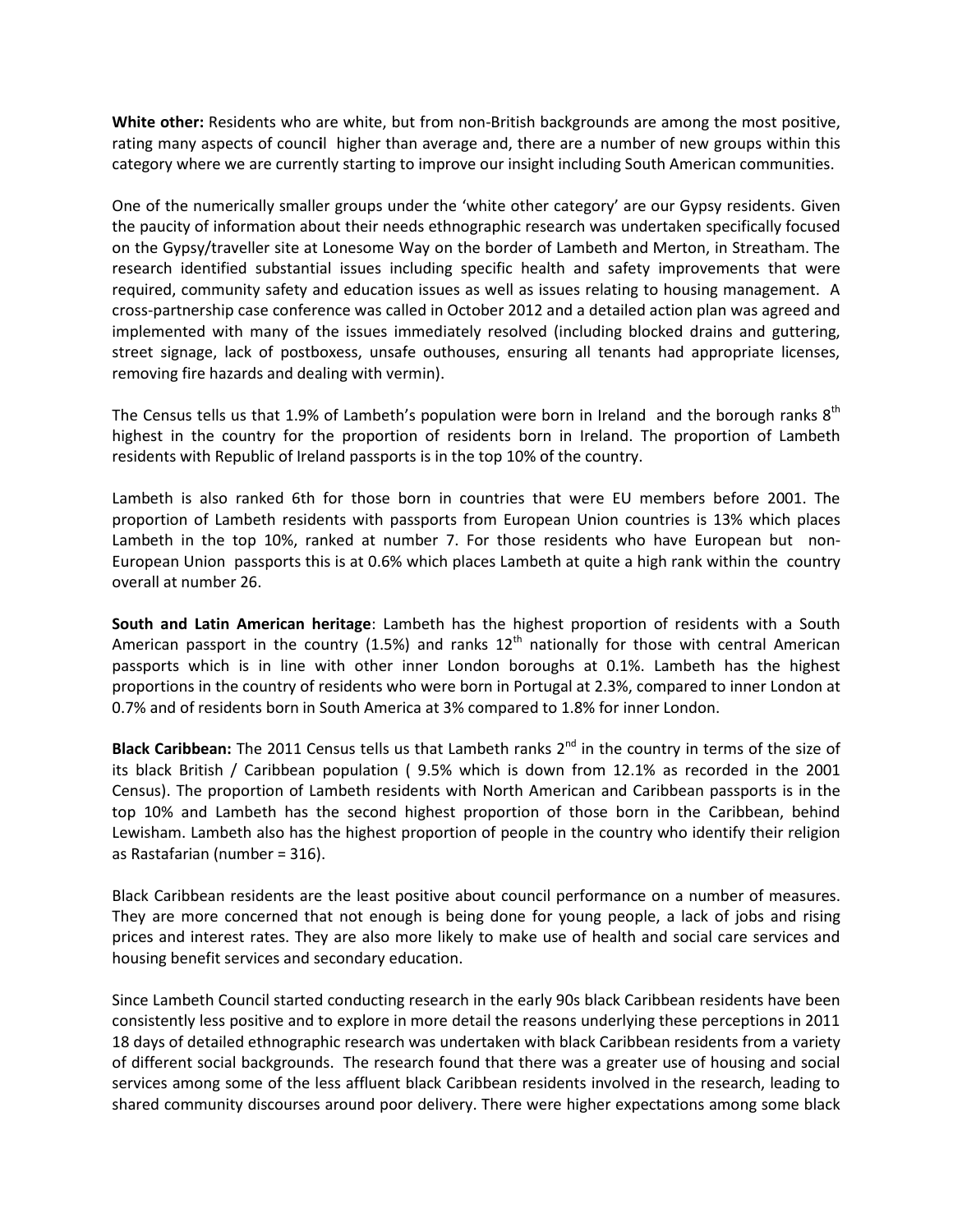Caribbean residents about the availability of council housing and the eligibility criteria the council used and in some cases this lead to a sense of being 'passed over' by other, more recently arrived, immigrant populations, especially with regard to housing provision.

Across the residents involved in the research there is a sense of a declining community and declining community infrastructure and spaces with the gentrification of Brixton market seen as potentially excluding black Caribbean residents from a space they traditionally saw as their own.

There is seen to be a lack of support services aimed specifically at black Caribbean residents, from either council or within third sector and for some residents there is perceived discrimination among potential employers, especially against young Caribbean men. We are undertaking further research with black Caribbean peer researchers who live in the borough in 2013 to better understand some of the issues underlying these findings, and to coproduce together with our black Caribbean communities the action we will take together to address them.

**Black African:** The Census data on African people living in Lambeth ranks the borough 5<sup>th</sup> highest in the country for the size of its black British / African population (with this group representing 11.6% of the borough). The proportion of black African residents has remained stable since the last Census in 2001. The proportion of Lambeth residents with African passports is in the top 10% in the country, ranked at number 8.

While demographically similar to black Caribbean residents in terms of the size, housing tenure and age profile, black African residents are more broadly more positive about the council and public services on many corporate performance measures. However, like black Caribbean residents, housing and employment are particular issues for this group. They are also more likely to be concerned about provisions for young people and be religiously, culturally and linguistically diverse.

A detailed needs assessment exercise was undertaken using community researchers in the Eritrean communities of Lambeth and Southwark between June 2008 and May 2009. The work arose out of concerns among Eritrean residents following the tragic death of Arsema Dawit in June 2008. The research identified specific issues relating to crime, anti-social behavior, community cohesion, housing and settlement issues, language barriers and lack of activities for young people.

In our 2007/08 budget consultation we undertook two focus groups with Somali men and women which found that participants felt that services specifically for Somalis were lacking in the borough, no language or translation provision were available (especially relating to healthcare, social services and housing). The research identified that limited numbers of Somali employees in the local public sector meant that there was little or no understanding of cultural issues relevant to Somalis which compounded that lack of integration they felt. Somali women largely focused on their housing situations. Many women with families were in very cramped conditions with three children and only two bedrooms, or in one case two sisters each with three children living in one two bed roomed flat. There were also concerns about repairs and the time it takes to get a response. These were often linked to length of time on waiting lists for new housing.

**Asian:** Lambeth has a smaller number of south Asian residents in comparison with other inner London boroughs. The proportion of residents who are of Indian ethnicity has decreased since 2001 at 2% to 1.6% in 2011. Residents with Pakistani ethnicity represented 0.7% of the population in the 2011 Census, which is down from 0.9% in 2001. Residents who identify as other Asian represent 2.0%, up from 0.8% in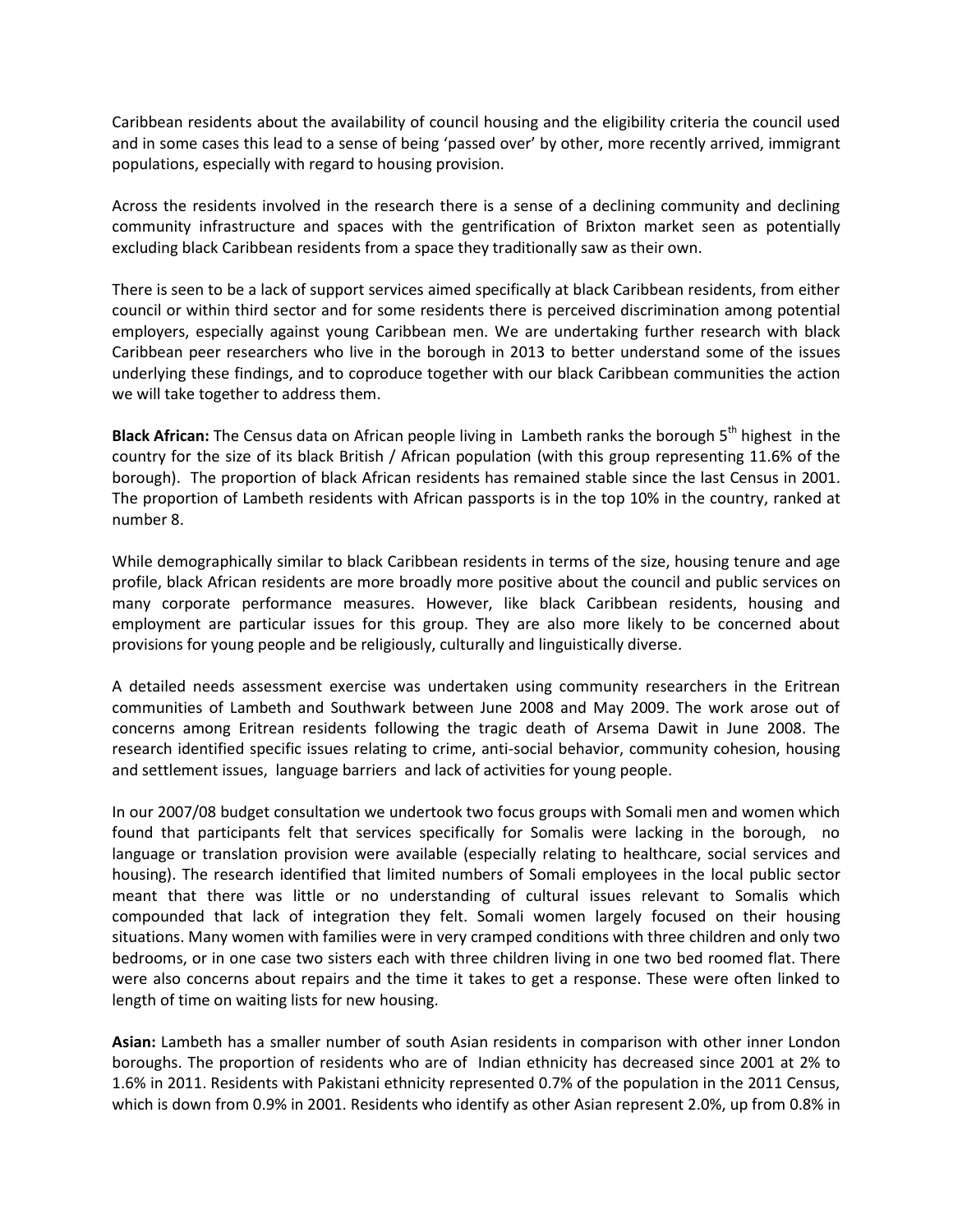2001 (but still lower compared to inner London at 3.6%). Our Chinese community stands at 1.5% of the borough population which is in line with London as a whole at 1.5%.

Although the sample for Asian and mixed ethnic residents has traditionally been small, it is possible to draw some insights. Asian residents are more concerned than average about the quality of health care and are also more likely to live in household with four or more adults and have dependents.

**People of Mixed Race/ Other:** The Census data for 2011 around mixed ethnic backgrounds captures the borough's increasing ethnic diversity and complexity. Lambeth has the highest proportion of mixed race white / black African and multiple / mixed ethnic groups in the country. It is ranked 4th for the size of its mixed white / black Caribbean population. Set against this, Lambeth is also ranked 6th lowest in the country for household members who all have the same ethnic group. The proportion of people of mixed ethnic groups has increased from 4.8% to 7.6% from 2001 to 2011 respectively.

Residents of mixed ethnic background are more likely to be in education and training and tend to feel that not enough is being done for children and young people

**People classified as Other Black:** Lambeth has the highest proportion of people identifying themselves as other black in the country. The proportion of people classified as other black (i.e not Caribbean or African) has increased from 2.1% to 4.8% since 2011.

#### **Socio-economic**

At Lambeth we recognise that many of the most striking equality issues identified are inextricably linked with socio-economic inequality. Therefore, along with a number of other Labour-run boroughs we have pledged to embed the socio-economic equality as an additional protected characteristic within our approach to equality impact assessment, despite the fact that it is not covered within legislation.

Like many London boroughs, Lambeth has areas of affluence and areas of poverty, often side by side. There is a persistent pool of economically inactive people with little mobility and this group tends to experience high levels of social exclusion and poor education, employment and health outcomes.

Overall, the pattern of socio-economic classification in Lambeth is similar to inner London, although 27% of Lambeth's working age population is in lower managerial, administrative and professional occupations, higher than the inner London average(25%). 5% of Lambeth's working age population has never worked, less than inner London (7%) or London (6%). The proportion of Lambeth's population who are long term unemployed (2.4%) is in line with the inner London rate (2.2%) although Lambeth's workers are more likely to be working full time (we rank in the top 10% of the country) and least likely to be retired (we rank in the bottom 10% of the country for numbers of retired people).

Full time employees make up 46% of working age people, with no change in this figure since 2001. However the proportion of part-time workers has increased from 7% to 9.5% and the proportion of selfemployed people has increased from 9% to 11% in the last ten years.

Lambeth is in the top 20 local authorities nationally for the proportion of people in shared ownership, council rented and private rented accommodation, and has one of the lowest rates for owner occupiers and mortgagees.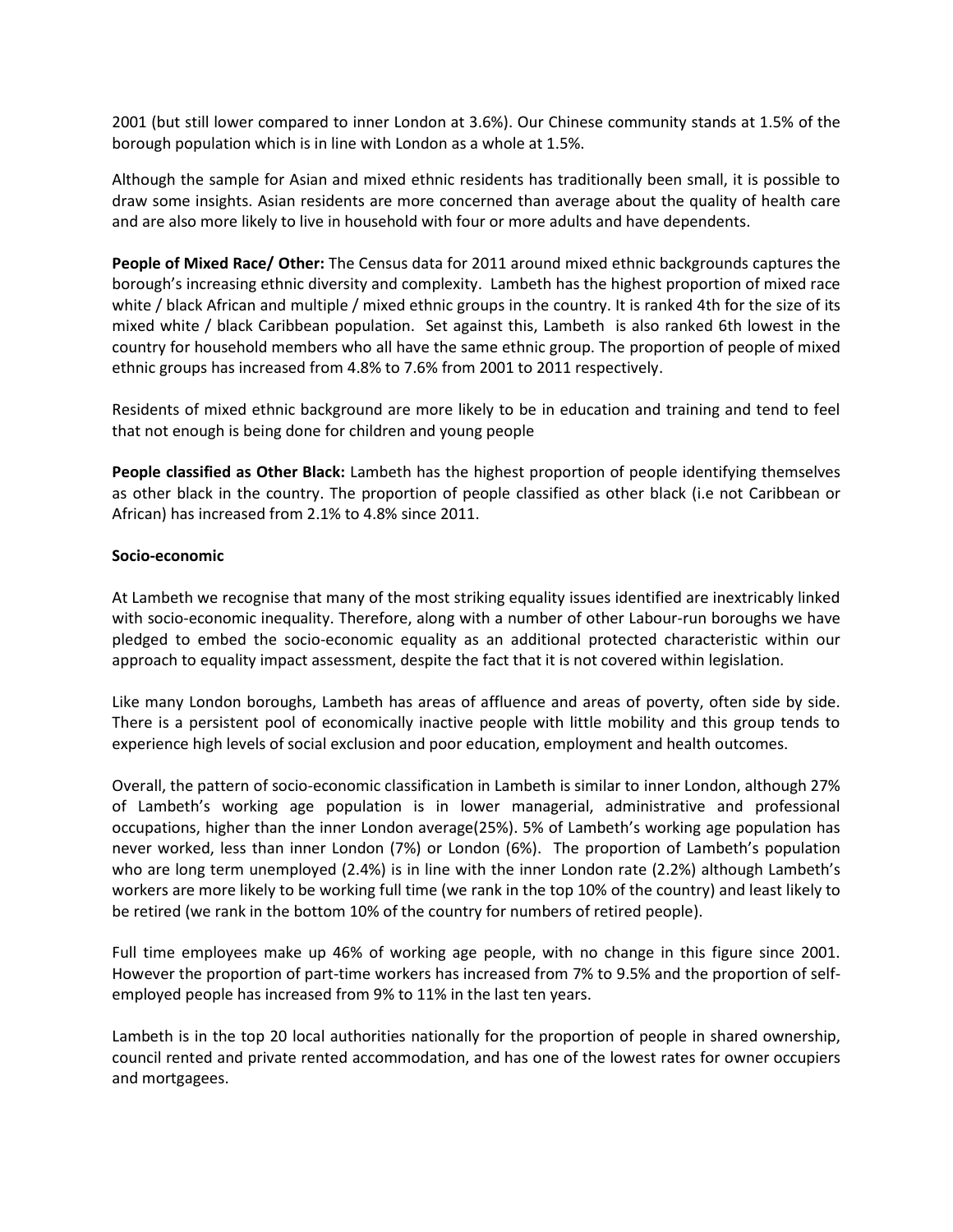#### **Economic activity**

Economically active residents are categorised by the Census as people who are aged 16-74 years and work full or part time, are self-employed, unemployed but seeking work or a full time student who also meet one of the previous criteria. Lambeth is ranked 27th highest for unemployment with 6% of residents reporting they are unemployed, which is more than the inner London average at 5.6% and the London average at 5.2%. Positively, of those who are economically active, Lambeth residents are more likely to be in full time employment at 46.5% versus 41.% for inner London; this represents a slight increase on the number of people in full time employment in 2001 at 45.8%, which is encouraging given the economic downturn and recession .

We have more long term employed residents than the inner London average at 2.4% versus 2.2% and the proportion of residents who have never worked (1.1%) is in line with the inner London level of 1.2%. From a gender break down, there are also differences between women and men in their employment profile:

| <b>Economic activity status</b> | Lambeth Census 2001 % | Lambeth<br>Census 2012<br>% | <b>Inner London</b><br>Census 2012<br>% |
|---------------------------------|-----------------------|-----------------------------|-----------------------------------------|
| Unemployed men                  | 7.6                   | 6.7                         | 6.3                                     |
| Unemployed women                | 4.6                   | 5.3                         | 5.0                                     |
| Economically active men         | 76.3                  | 80.9                        | 77.3                                    |
| Economically active women       | 65.6                  | 73.2                        | 66.8                                    |
| Part time employees - men       | 3.9                   | 6.1                         | 6.9                                     |
| Part time employees - women     | 10.5                  | 12.8                        | 11.9                                    |
| Full time employees - men       | 50.1                  | 50                          | 44.9                                    |
| Full time employees - women     | 41.6                  | 43                          | 37.2                                    |
| Self-employed men               | 11.6                  | 14.6                        | 14.9                                    |
| Self-employed women             | 5.7                   | 8.00                        | 8.3                                     |

#### **Tabale 6: Cenus employment profile of Lambeth**

What we can see from above is:

- Men continue to be more likely to be unemployed than women but more women are unemployed now than ten years ago. Both men and women are more likely to be unemployed in Lambeth compared to inner London averages
- Positively, more men and women are economically active compared to the inner London average
- There has been a big jump since 2001 in the level of part time work for men but the figure remains lower than the inner London level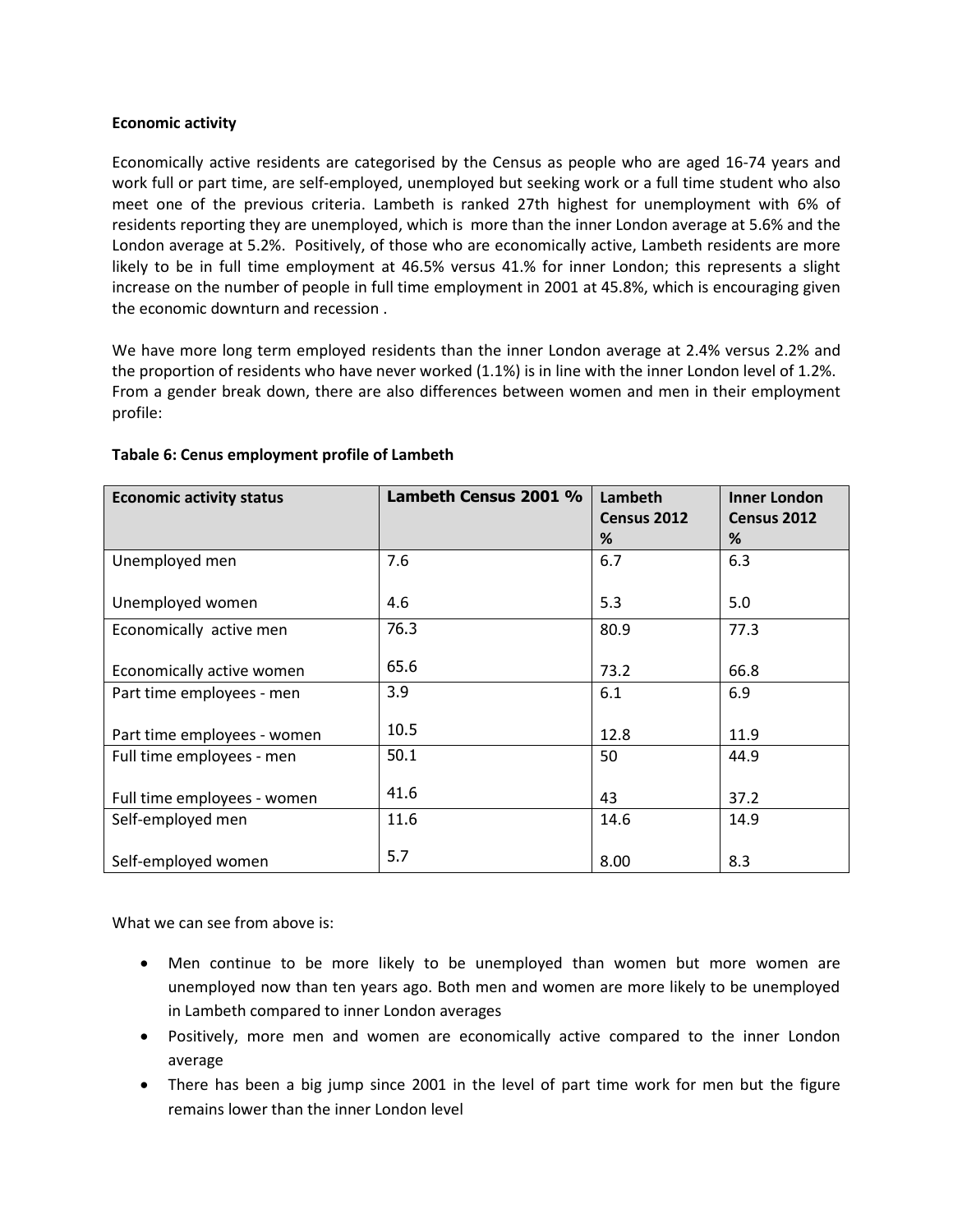- More women are working full time than in 2001 and also in comparison to inner London
- There is also a growing number of entrepreneurs, in the borough as the Census tells us that the proportion of self-employed people has increased from 9% to 11%. Both men and women have increased their rates of self-employment with current rates in line with inner London average

# **Occupation**

Overall, the pattern of occupation in Lambeth reflects a story of two halves. The top five largest groups of professions in percentage terms are divided into highly skilled occupations and lower skilled occupations. Numbers of people across the range of occupation types have shrunk apart from the numbers in professional jobs and lower skilled jobs which have seen an increase in the last ten years, continuing the story of a divided occupational profile:

- Professional workers 25.7% (versus 25.6% for inner London and ranked  $14<sup>th</sup>$  highest in the country. This is **up** from 17% in 2001)
- Associate professional workers 20.2% (versus 19.7% for inner London, ranked  $12<sup>th</sup>$  highest. This is down from 2001 at 22.4%)
- Managers, directors and senior officials 10.9% (versus 12.4% for inner London , ranked 176. This is down from 17.4% in  $2001^{15}$ )
- Administrative and sectorial occupations- 10.1%. This is down from 2001 in 13.4%
- Elementary occupations 10.1% and this is **up** from 9.4% in 2001

Lambeth's qualification profile reflects a similar pattern to its occupational trends. Lambeth is a highly qualified borough: 46.6% of Lambeth residents have degree level qualifications, the 10th highest nationally and higher than the inner London average of 44.7%. This is up from 40.9% in 2001. Set against this, 14.2% of Lambeth residents have no qualifications at all, which is amongst the lowest proportions nationally but less than the inner London figure at 15.8% and London as a whole at 17%. Positively, the number of people with no qualifications has decreased from 20% in 2001 to 14.2%.

# **Deprivation**

l

Census data can give us an insight into levels of deprivation in the borough although this classification is independent of the Index of Multiple Deprivation<sup>16</sup> which is calculated from several non-Census sources such as benefit claimant information.

A more positive picture emerges from Census data as Lambeth has decreased the levels of deprivation in all the Census measures apart from overcrowding which has risen by about 15% since 2001, a level that reflected as a trend with the inner London average. We can also see the unemployment rates for

<sup>&</sup>lt;sup>15</sup> Please note, in 2001 this was titled as Managers and Senior officers and did not include managing directors.

<sup>&</sup>lt;sup>16</sup> The Index of Multiple Deprivation aggregates a range of indicators to measure local economic outlook, social and housing issues, into a score for each local authority area. This in turn allows each area to be ranked relative to each other in relation to the level of deprivation. It was produced by the then Department of Communities and Local Government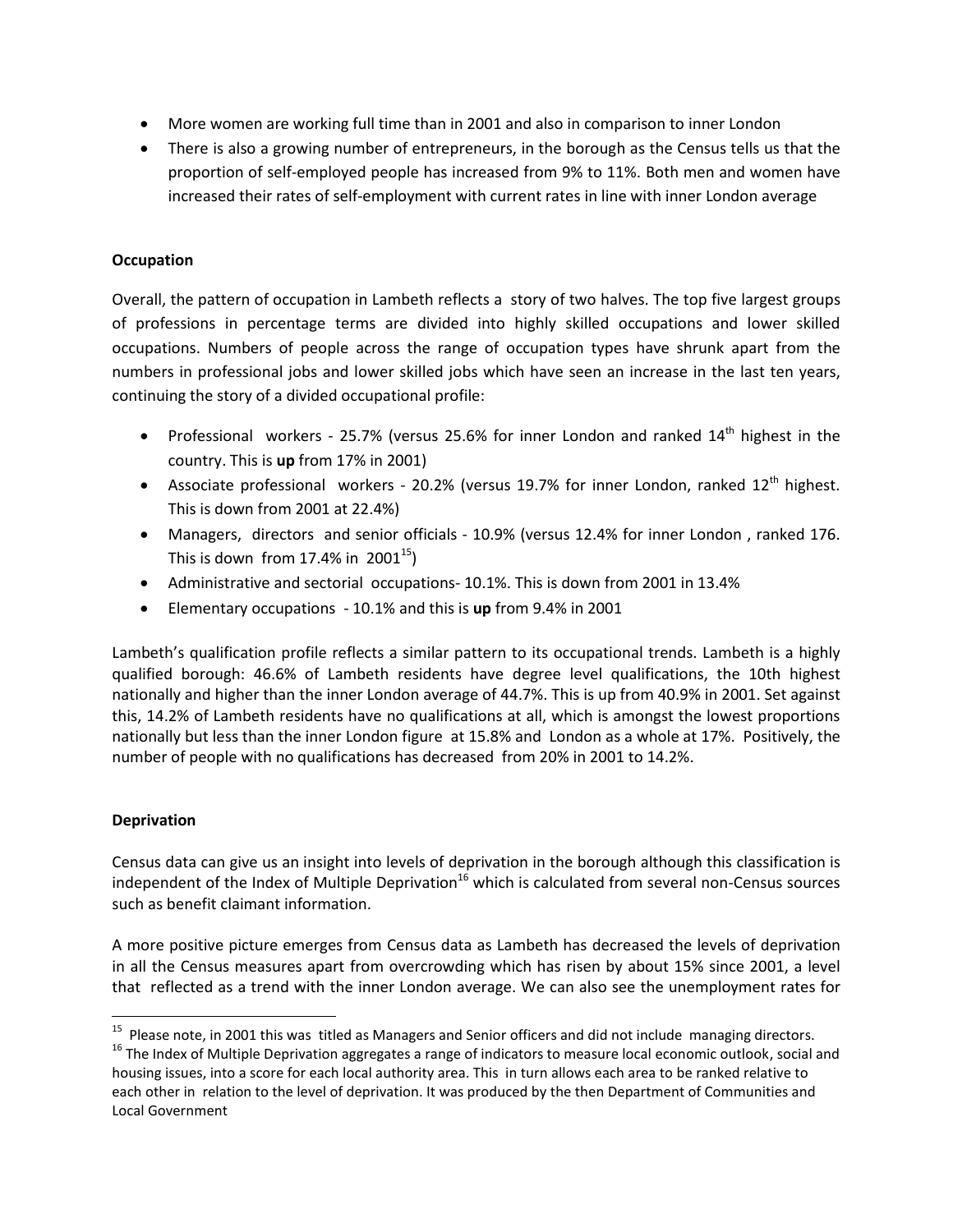have also gone down. We should however read the unemployment levels with caution as although 16- 74 rates of unemployment have decreased more women are unemployed as highlighted above.

| <b>Census Deprivation measure</b>                                                 | Lambeth 2001 | Lambeth 2012          | <b>2012 Inner</b><br>London |
|-----------------------------------------------------------------------------------|--------------|-----------------------|-----------------------------|
| Unemployment $-$ residents of working age (aged<br>$16 - 74$                      | 6.1%         | 6.0%                  | 5.6%                        |
| Education – residents with fewer than 5 GCSES at<br>A-C or with no qualifications | 30.3%        | 22.7%                 | 24.3%                       |
| Health and disability                                                             | $8\%^{17}$   | $4.7\%$ <sup>18</sup> | 5.3%                        |
| Housing - overcrowding (occupancy rating is -1 or<br>less)                        | 10.1%        | 26.4%                 | 28.6%                       |
| Lives in social housing from council or housing<br>association                    | 41.4%        | 35.1%                 | 32.8%                       |

# **Tabale 7: Cenus unemployed profile of Lambeth**

The latest deprivation data is the 2010 Index of Multiple Deprivation (IMD). IMD 2010 places Lambeth as the 5th most deprived borough in London and 14th most deprived in England, a relative worsening of position since 2008 when Lambeth was ranked 19<sup>th</sup> most deprived. This is less deprived than Hackney, Tower Hamlets, and Newham which are the most deprived nationally and similar to boroughs like Southwark (26th), Lewisham (24th) and Haringey  $(18<sup>th</sup>)$ .

Those living in the most deprived areas are spread throughout the borough but are particularly concentrated in Coldharbour ward. The most affluent areas include the Thames-side part of Bishops ward and the Dulwich border area of Thurlow Park. Lambeth has 177 super output areas (SOAs), each with roughly 1,500 residents. According to the 2010 IMD data only 8 of these 177 areas (5% of the borough, listed below) are in the 10% most deprived in the country compared to 26 (15%) in 2007. This indicates that although overall deprivation levels have increased over the last 3 years with the borough going from  $19<sup>th</sup>$  to  $14<sup>th</sup>$  most deprived in the country there are far fewer pockets of extreme deprivation than a few years ago.

l 17 Categorised as not good health in 2001 Census

<sup>18</sup> Aggregate of bad health and very bad heath 2011 Census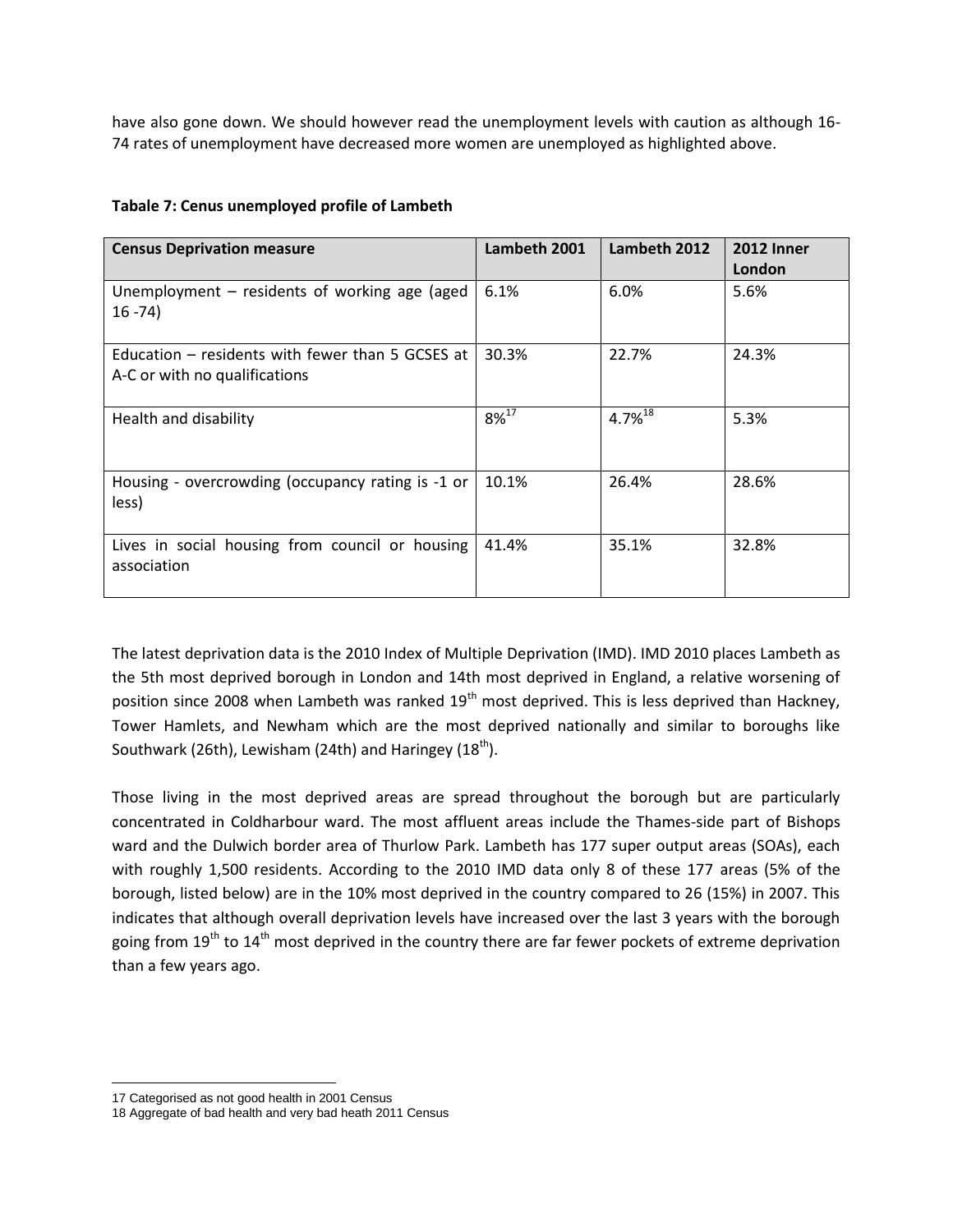# **Table 8: Eight areas in Lambeth which are among the 10% most deprived in the country**

| <b>Stockwell</b> | Area near Cowley Road including Myatts Fields North Estate is classified as severely<br>deprived <sup>19</sup> in income and wider barriers to services <sup>20</sup> .                                                                             |
|------------------|-----------------------------------------------------------------------------------------------------------------------------------------------------------------------------------------------------------------------------------------------------|
| <b>Brixton</b>   | Area east of Lyham Road, south to Dumbarton Road, which includes Brixton Prison and<br>the Blenhiem Gardens estate is classified as severely deprived in income, employment,<br>health and crime.                                                   |
|                  | Area east of Brixton Road between Loughborough Road and Villa Road, which includes<br>the Angell Town Estate is classified as severely deprived in income, employment and<br>wider barriers to services.                                            |
|                  | Area at the junction of Shakespeare Road and Coldharbour Lane is classified as severely<br>deprived in income affecting older people, wider barriers to services and crime.                                                                         |
|                  | The Moorlands Estate is classified as severely deprived in income, employment and<br>wider barriers to services.                                                                                                                                    |
|                  | Area at the junction of Tulse Hill and Christchurch Road, including much of the St<br>Martin's Estate is classified as severely deprived in income and wider barriers to services<br>domains.                                                       |
| Streatham        | Area just north of Streatham Station, including Stanthorpe Road and Gleneldon Road, as<br>far north as Sunnyhill Road is classified as severely deprived in health and disability,<br>wider barriers to services, crime and indoor living $^{21}$ . |
| <b>Norwood</b>   | Area at the junction of Crown Lane and Knights Hill, including Holderness and Portobello<br>Estates is classified as severely deprived in income and wider barriers to services<br>domains.                                                         |

*Source: IMD 2010* 

One in three children attending Lambeth schools is eligible for free school meals (35.4% for primary and 29.8% for secondary). This is comparable with inner London (33.8% and 35.7% respectively) but higher than nationally (17.3% and 14.2%)<sup>22</sup>. Around a third (35.5%) of children in Lambeth live in poverty<sup>23</sup>.

The Government's Welfare Reform represents the most radical change to the welfare system as we know it. The proposal to ensure that work pays more than benefits will have a profound and long term impact especially on our most socially excluded residents – which include: single parents, children, low income families, carers and long-term sick or disabled residents. Although the council has a role to play

 $\overline{\phantom{a}}$  $19$  That is, in 10% most deprived in England.

<sup>&</sup>lt;sup>20</sup> Wider barriers to services is based on distance to basic services such as GPs or post offices. All of Lambeth is severely deprived in the outdoor living domain of deprivation, based on air quality and road traffic accidents. This is omitted from the table above.

<sup>&</sup>lt;sup>21</sup> Deprivation in the indoor living environment domain is about social and private housing in poor condition and houses without

central heating.<br><sup>22</sup> 2010 School Census, DCSF.

<sup>23</sup> Children living in households receiving in-work or out-of-work benefits (NI 116) 2008.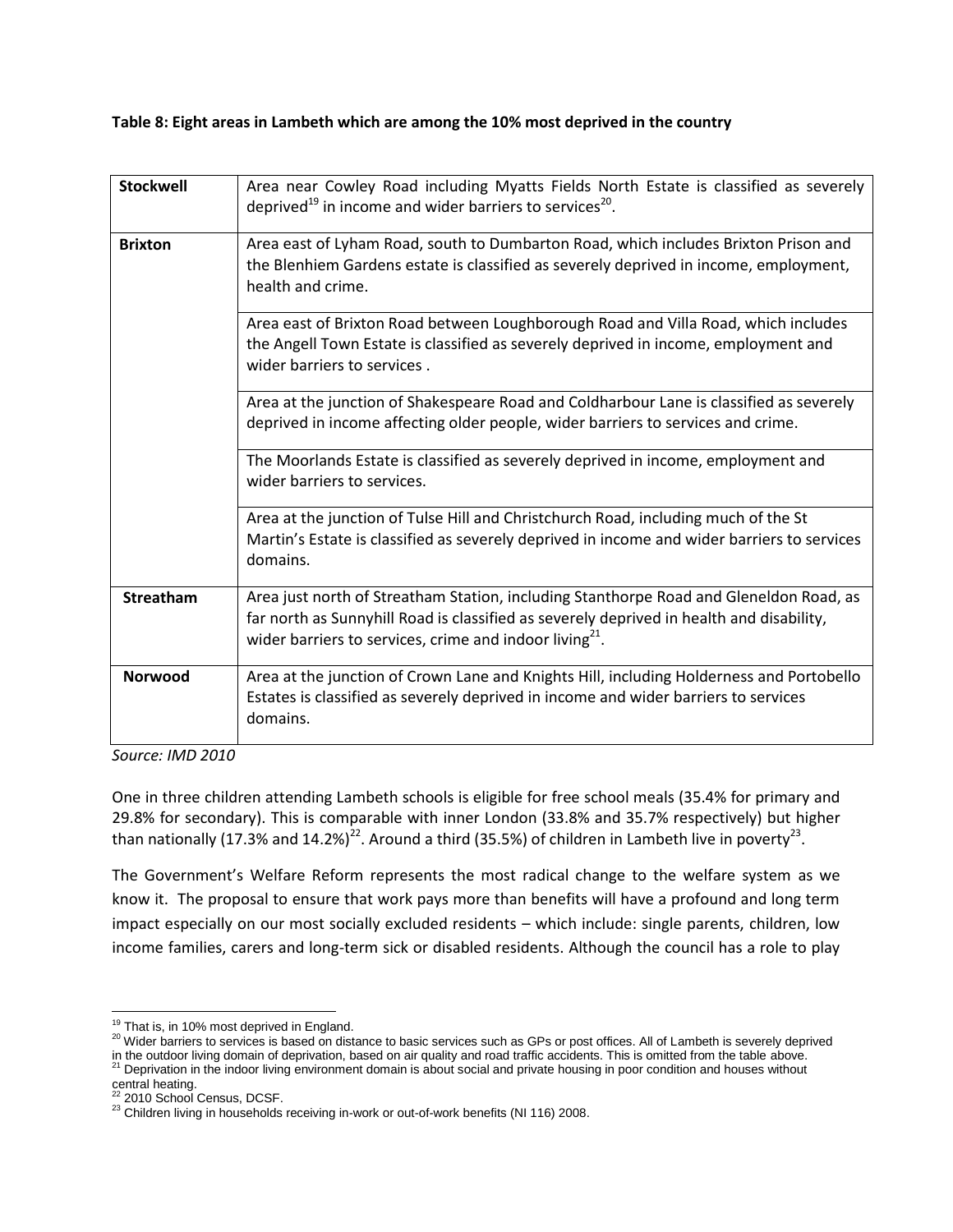in preventing homelessness and providing protection from increased poverty, the demands placed on council and its partners will be unprecedented.

We have, since 2011, been undertaking significant work to bring together key multi agency partners from across Lambeth to ensure that work to assess and mitigate the impact of the welfare changes is cross-cutting, avoids duplication and gaps and is therefore of maximum effectiveness. One of the recent actions of the group have been the consideration of a joint financial inclusion strategy. Currently Lambeth Council and partners do not have a joint financial inclusion strategy; while there are some excellent examples of financial inclusion activity being delivered. The new financial inclusion strategy will allow the borough to:

- understand the breadth of financial inclusion activity being delivered; which will become more pertinent as activities start to be delivered via co-operative service delivery models
- align financial inclusion activity with our corporate priorities and outcomes

identify where more focus is needed and further opportunities for improving the borough's responses to financial disadvantageGiven the impact of financial resilience on quality of life the council has identified through its community plan the following equality objective, 'Those at risk of poverty and hardship are financially resilient.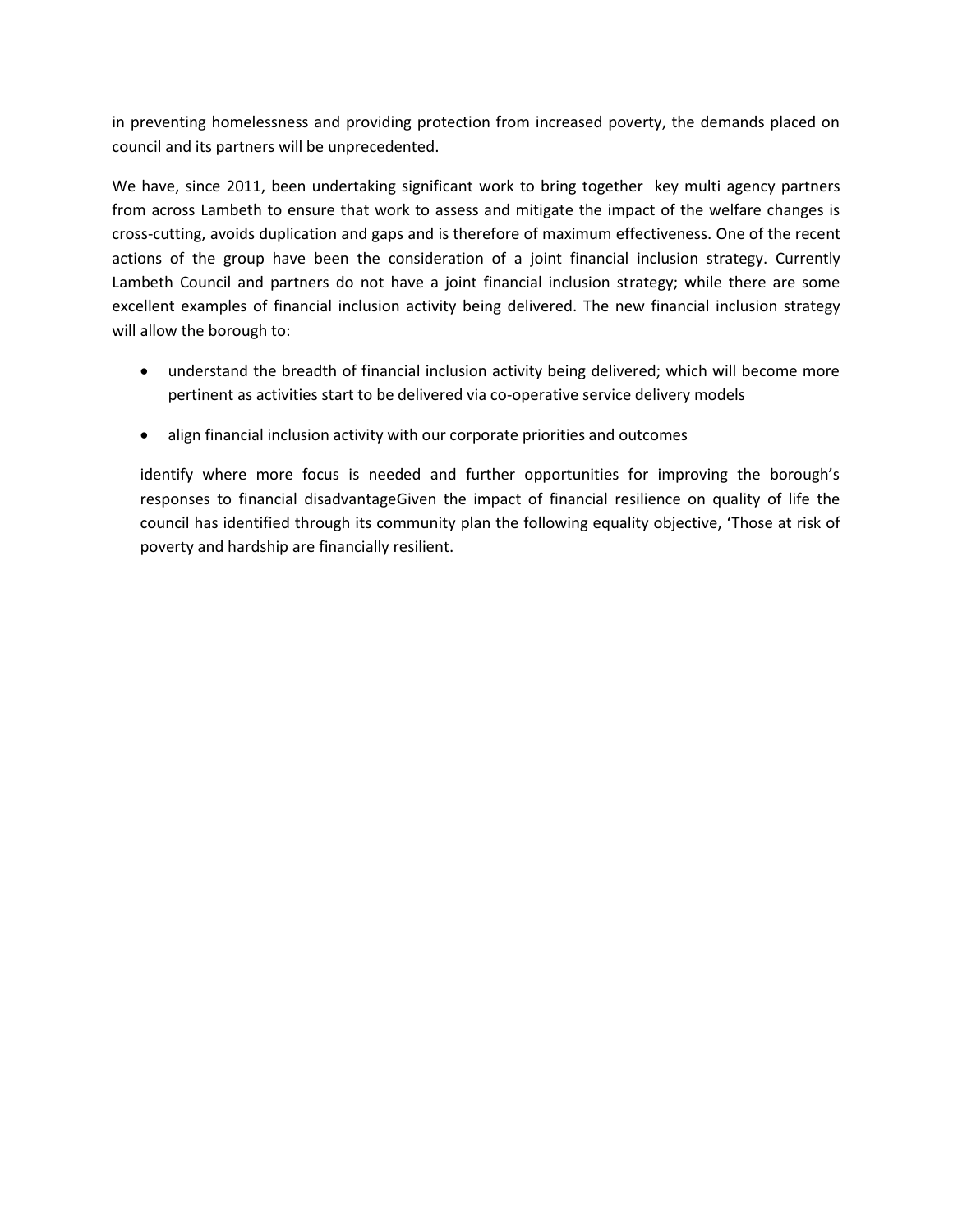#### **References**

All of the references for this report can be accessed via the equalities insight pages or the EIA publication pages on the council's website

- State of the borough 2012
- Residents Survey Customer insight reports
	- o Gender
	- o Disability
	- o Ethnicity
	- o Older People
	- o Younger People
	- o Religion/belief
	- o Sexual orientation
- Ethnographic research
	- o Black Caribbean residents
	- o Transgender residents
	- o Lonesome way Gypsy and Traveler site
- Other customer insight reports
	- o Violence Against Women and Girls
	- o LGBT matters
- Other data sources
	- o Community Plan 2013/14-2015/16 EIA
	- o Equality monitoring policy and self assessments
	- o Older people's strategy
	- o Young and Safe
	- o Young people's strategy
	- o Met Police hate crime data
	- o Census 2011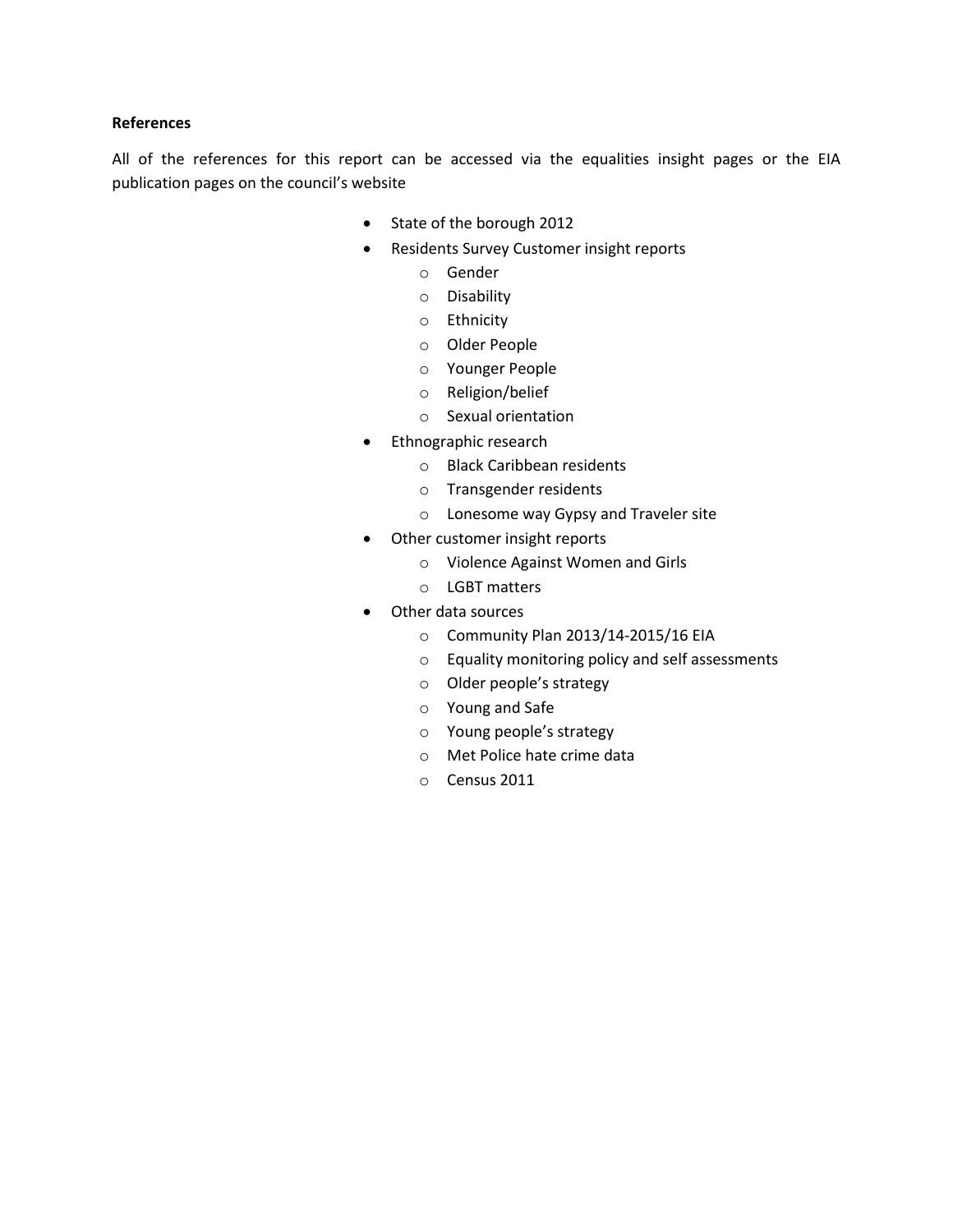# **Appendix One: Lambeth council's equality objectives**

- Older, disabled and vulnerable people can live independently and have control over their lives.
- Those at risk of poverty and hardship are financially resilient.
- **Employment levels rise for:** 
	- $\circ$  those with mental ill health
	- o other disabled people
	- o parents
	- o young people (aged 18-24 years)
	- o black residents.
- Lambeth's looked after children have improved educational, employment and youth justice outcomes and they are independent once they leave care.
- Community and equality organisations are enabled to participate fully in Lambeth's commissioning processes.
- Black residents, unemployed residents and long term residents benefit from Lambeth's physical regeneration.